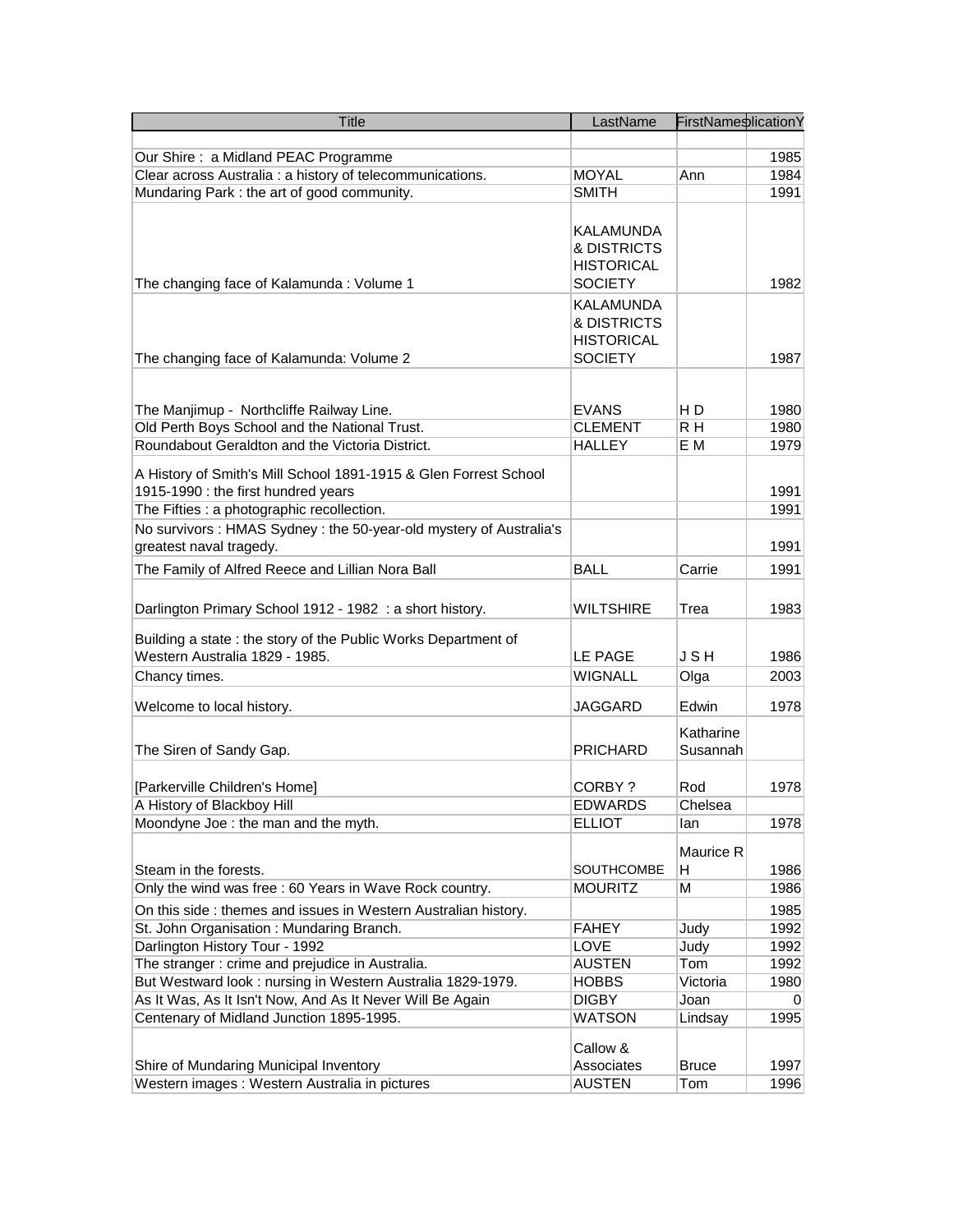| Timber milling in Australia : the Shepherdsons 1849-1984                                                                                                 | <b>MACK</b>           | David          | 1985         |
|----------------------------------------------------------------------------------------------------------------------------------------------------------|-----------------------|----------------|--------------|
| Western pioneers : the battle well fought.                                                                                                               | <b>HAMMOND</b>        | J E            | 1980         |
| A Faithful Picture: the letters of Eliza and Thomas Brown at York in                                                                                     |                       |                |              |
| the Swan River Colony, 1841-1852<br>Family walks in Perth outdoors.                                                                                      |                       |                | 1991<br>1993 |
|                                                                                                                                                          |                       |                |              |
| Eyewitness to war: Australia's Pacific Campaign 1941-1945                                                                                                |                       |                | 1985         |
| Writing your place In history: Publishing Life Stories                                                                                                   |                       |                | 1999         |
| Conquest and settlement: the 21st Regiment of Foot (North British<br>Fusiliers) in Western Australia 1833 - 1840.                                        | <b>BLACKBURN</b>      | Geoff          | 1999         |
| Western Australia 1829-1991: Catalogue 230.                                                                                                              |                       |                | 1991         |
| Western Australia in the 20th century.                                                                                                                   | <b>CORNISH</b>        | Patrick        | 1999         |
| The Children's Friend Society : juvenile emigrants to Western<br>Australia, South Africa and Canada, 1834-1842.                                          | <b>BLACKBURN</b>      | Geoff          | 1993         |
| Patchwork of memories : the story of women in Mundaring                                                                                                  |                       |                | 2000         |
| A portrait of progress : women in Western Australia 1899 - 1999.                                                                                         | <b>CHASE</b>          | Diana          | 1999         |
| Policing our state : a history of police stations and police officers in                                                                                 |                       |                |              |
| Western Australia 1829 - 1945.                                                                                                                           | <b>PASHLEY</b>        | A R            | 2000         |
| Sand and stone : the social history of Western Australia as recorded<br>by the pioneer police of the eastern frontiers. Part 1 : Colonists &<br>convicts | <b>MORAN</b>          | Kevin<br>James | 2000         |
| Hellfire's lovechild.                                                                                                                                    | <b>WIGNALL</b>        | Olga           | 1993         |
| A Taste of Sawyers Valley Primary School.                                                                                                                |                       |                | 1998         |
| 100 years of education in Parkerville.                                                                                                                   | <b>BEARD</b>          | Lyn            | 1999         |
| Big John Forrest 1847 - 1918 : a founding father of the<br>Commonwealth of Australia.                                                                    | CROWLEY               | Frank          | 2000         |
| The Spirit of Blackboy Hill                                                                                                                              | <b>PEEBLES</b>        | Libby          | 1981         |
| A fortunate life                                                                                                                                         | <b>FACEY</b>          | A. B.          | 1981         |
| Their service our heritage : Australians at war : key dates and data<br>since 1901.                                                                      | <b>REID</b>           | Richard        | 1998         |
| <b>Blackboy Hill Commemoration Park</b>                                                                                                                  | <b>MCGELLIN</b>       | Andrea         | 1998         |
| The Old York Road.                                                                                                                                       | <b>TUCKFIELD</b>      | Trevor         | 1970         |
| <b>Environment Management Strategy</b>                                                                                                                   | Mundaring<br>Shire    |                | 1991         |
| Bread and butter pudding: the story of Malmalling.                                                                                                       | <b>CASH</b>           | Jean           | 2002         |
| History of Helena Valley Tennis Club.                                                                                                                    | <b>MOORE</b>          | Anne           | 1986         |
| Down memory line : a history of the Mundaring to Mundaring Weir<br>Spurline 1898 - 1952.                                                                 | <b>WATERHOUS</b><br>Ε | <b>Briony</b>  | 1988         |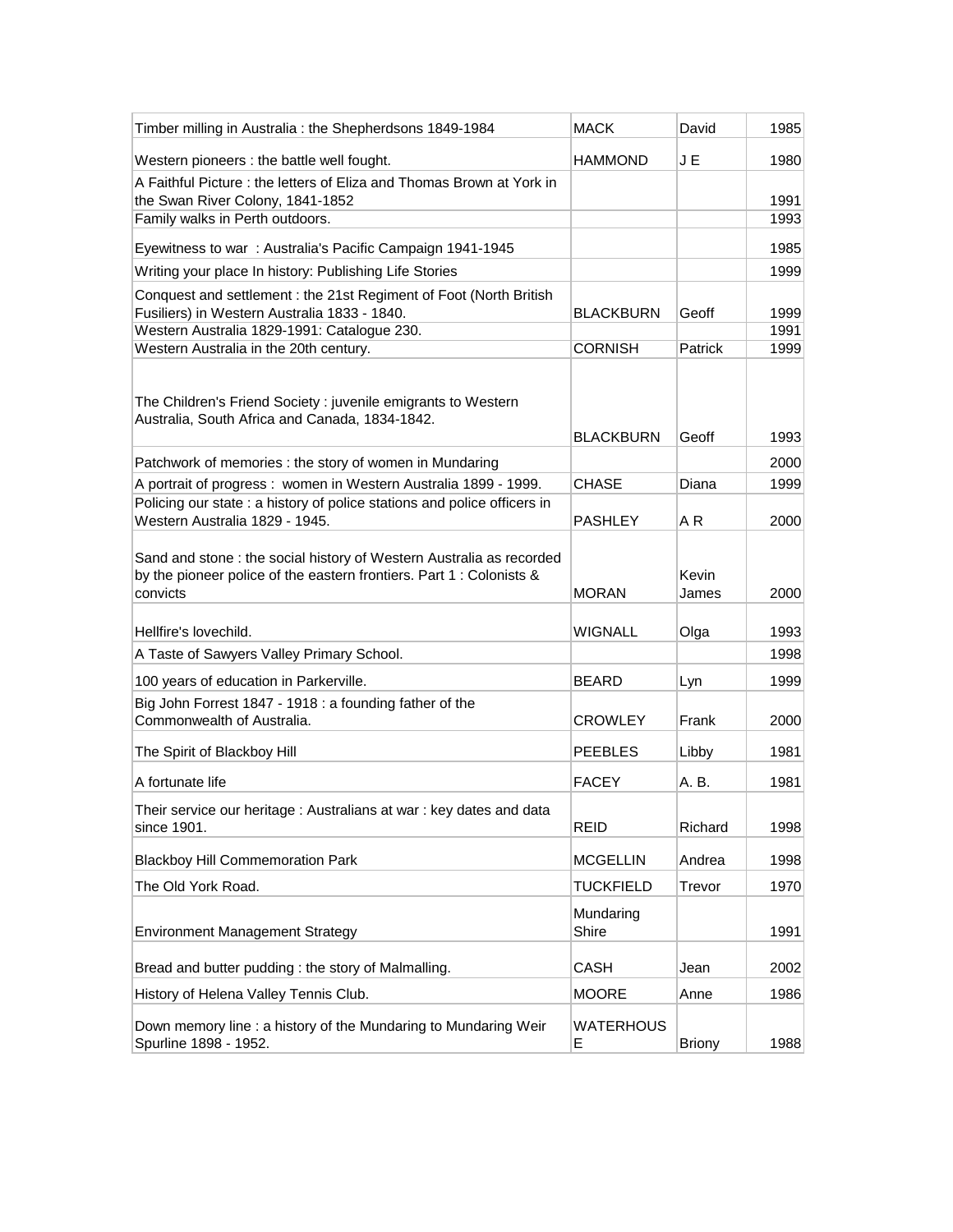| The Helena story: the story of the Helena River and its tributaries,<br>Western Australia; the first Australians who once lived there; the<br>early European explorers and settlers in the area, and the Goldfields |                           |                    |      |
|---------------------------------------------------------------------------------------------------------------------------------------------------------------------------------------------------------------------|---------------------------|--------------------|------|
| <b>Water Supply Scheme</b>                                                                                                                                                                                          | QUICKE                    | E.                 | 1980 |
| Mundaring: a history of the Shire.                                                                                                                                                                                  | <b>ELLIOT</b><br>Shire of | lan                | 1983 |
| Scheme report : [Mundaring Shire]                                                                                                                                                                                   | Mundaring                 |                    | 1970 |
| History Mundaring & Hills Historical Society                                                                                                                                                                        |                           |                    | 0    |
| Building Partnerships: Local Government and Community<br>Environmental Conference : proceedings.                                                                                                                    |                           |                    | 2001 |
| Shire of Mundaring Environmental Management Strategy                                                                                                                                                                | <b>AGC</b><br>Woodward-   |                    | 1991 |
| Along the track: activities and stories at Midland PEAC Aug. 87.                                                                                                                                                    |                           |                    | 1987 |
| Parkerville Hall: conservation plan: draft for comment: prepared for<br>the Shire of Mundaring.                                                                                                                     | <b>GRAY</b>               | Laura              | 2001 |
| The Mundaring Weir Railway                                                                                                                                                                                          | <b>GUNZBURG</b>           | Adrian             | 1968 |
| Helena Valley: notes from Swan Express 1911 - 1912, 1920 - 1950.                                                                                                                                                    |                           |                    |      |
| Lacey Road Ruins - an informal examination                                                                                                                                                                          | <b>BOARD</b>              | Peter W.<br>Leslie | 1990 |
| Parkerville Home: 1926 - 1930                                                                                                                                                                                       | <b>COLLINS</b>            | Norman             | 1996 |
| C.Y. O'Connor                                                                                                                                                                                                       | Newspaper<br>Clippings    |                    |      |
| History of the Goldfields of Coolgardie and Kalgoorlie water supply<br>scheme.                                                                                                                                      |                           |                    | 1904 |
| Fremantle : the immigration story : twentieth century immigration<br>through Fremantle, including Fremantle's role in the early<br>development of tourism in Western Australia.                                     | <b>DOWSON</b>             | John               | 2001 |
| Golden Pipeline Drive Trail: Site Plans                                                                                                                                                                             | Brampton &<br>Associates  |                    | 2000 |
| Golden Pipeline Trail Development Plan                                                                                                                                                                              | Maher<br><b>Brampton</b>  |                    | 1999 |
| Inquiry into the disposal of Defence property: Artillery Barracks,<br>Fremantle: interim report of the Senate Foreign Affairs, Defence and<br>Trade References Committee.                                           |                           |                    | 2001 |
| The mile that Midas touched.                                                                                                                                                                                        | <b>CASEY</b>              | Gavin              | 1968 |
| Gold in Western Australia.                                                                                                                                                                                          | <b>BIGGS</b>              | Hazel              | 1993 |
| Exploring in Western Australia.                                                                                                                                                                                     | <b>BIGGS</b>              | Hazel              | 1997 |
| Pioneering in Western Australia.                                                                                                                                                                                    | <b>BIGGS</b>              | Hazel              | 1993 |
| A wealth of women: Australian women's lives from 1788 to the                                                                                                                                                        |                           |                    |      |
| present.                                                                                                                                                                                                            | <b>ALEXANDER</b>          | Alison             | 2001 |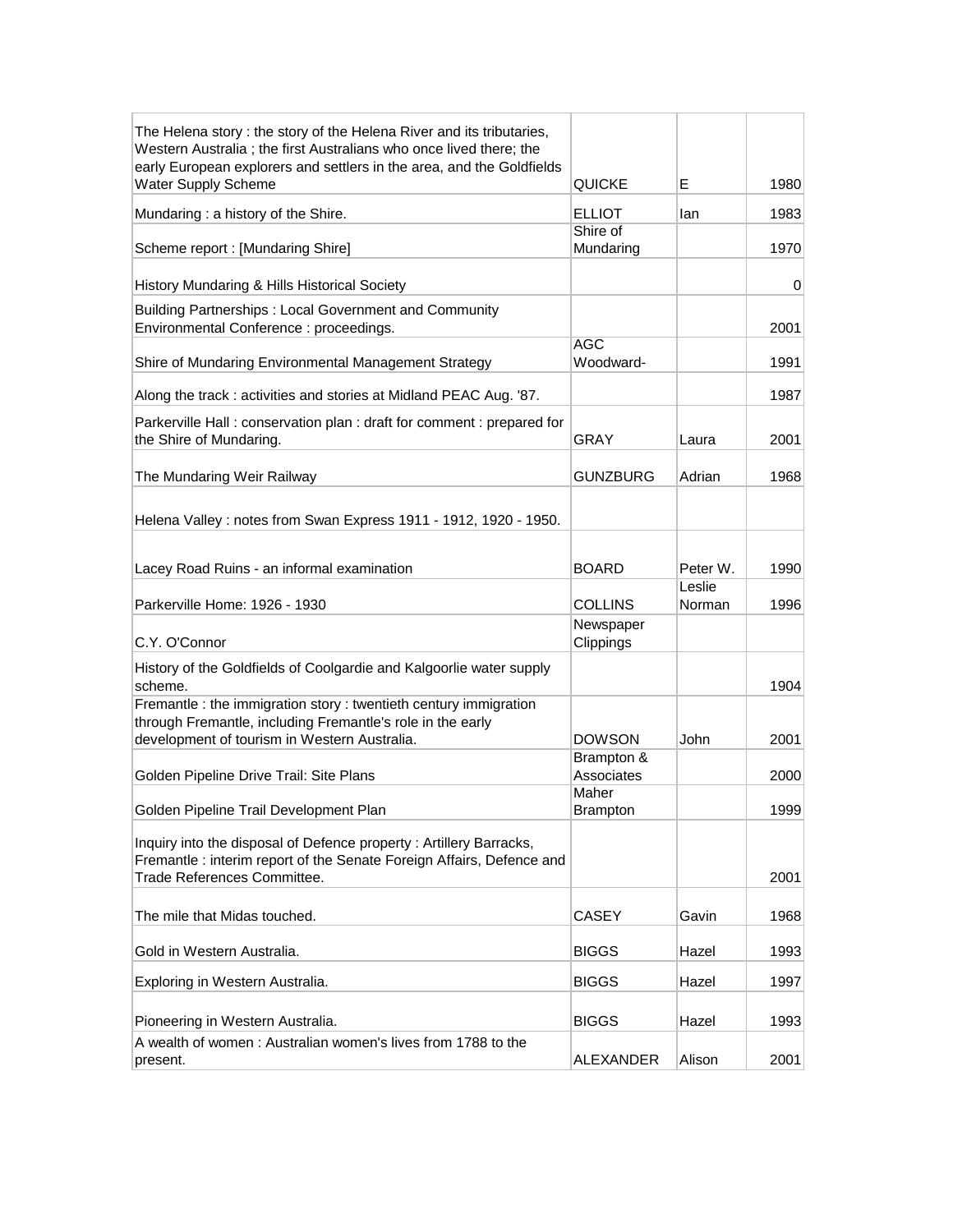| Coolgardie Water Supply: souvenir of the opening of the works by<br>Sir John and Lady Forrest at Mundaring, Coolgardie and Kalgoorlie |                           |                            |      |
|---------------------------------------------------------------------------------------------------------------------------------------|---------------------------|----------------------------|------|
| Western Australia, 22nd and 24 January 1903                                                                                           |                           |                            | 1903 |
| The Golden Mile.                                                                                                                      | <b>BLAINEY</b>            | Geoffrey                   | 1993 |
| Mundaring Station Masters House Conservation Plan                                                                                     | <b>GRAY</b>               | Laura                      | 2001 |
| Pipe-dream to pipeline : the eventful life of Nathaniel W. Harper.                                                                    | <b>GERVAS</b>             | <b>Stan 1919</b><br>- 2010 | 2001 |
| Australia's forgotten army: the ebb and flow of the Australian army in MCKENZIE-<br>Western Australia 1941 to 1945.                   | <b>SMITH</b>              | Graham<br>R                | 1994 |
| Australia's forgotten army: defending the northern gateways<br>Northern Territory and Torres Strait 1938 - 1945.                      | MCKENZIE-<br><b>SMITH</b> | Graham<br>R                | 1995 |
| Perth's Eastern Corridor                                                                                                              | TAYLOR                    | Russell                    | 1978 |
| The way we were: Perth in the 1930's as recalled by Stan Gervas.                                                                      | <b>GERVAS</b>             | Stan                       | 1998 |
| The beckoning West: the story of H. S. Trotman and the Canning<br>Stock Route.                                                        | <b>SMITH</b>              | Eleanor                    | 1998 |
| Towards Federation: why Western Australia joined the Australian<br>Federation in 1901.                                                |                           |                            | 2000 |
| Shop by post: Edments cash stores                                                                                                     |                           |                            | 1998 |
| National Historic Engineering Landmark Nomination: Coolgardie<br>Goldfields Water Supply 1898 - 1903.                                 |                           |                            | 1986 |
| The life and times of Moondyne Joe : Swan River Colony Convict,<br>Joseph Bolitho Johns.                                              | <b>EDGAR</b>              | U W                        | 1990 |
| The trees that were nature's gift.                                                                                                    | <b>CUNNINGHAM</b> Irene   |                            | 1998 |
| Broken spears : Aboriginals & Europeans in the southwest of<br>Australia.                                                             | GREEN                     | Neville                    | 1984 |
| First cuts are deepest.                                                                                                               | <b>MALCOLM</b>            | Pat                        | 1993 |
| Out of these stones: the Mercedes story: the school at the Square<br>1846-1996.                                                       | CREAM                     | Maureen,<br>Sister         | 1999 |
| Sister Kate: a life dedicated to children in need of care.                                                                            | WHITTINGTON Vera          |                            | 1999 |
| As I remember them.                                                                                                                   | <b>STEWART</b>            | Noel                       | 1987 |
| Kathleen O'Connor: artist in exile.                                                                                                   | <b>HUTCHINGS</b>          | P                          | 1987 |
| A century of challenge : a history of the Girl's Friendly Society in<br>Western Australia 1888 - 1988.                                | <b>SEYMOUR</b>            | Jean                       | 1988 |
|                                                                                                                                       |                           |                            |      |
| C. Y. O'Connor: his life and legacy                                                                                                   | <b>EVANS</b>              | A. G.                      | 2001 |
| Bricks in Glen Forrest: the story of 'Statham' Brickworks.                                                                            | <b>LEIGHTON</b>           | Eric H                     | 1997 |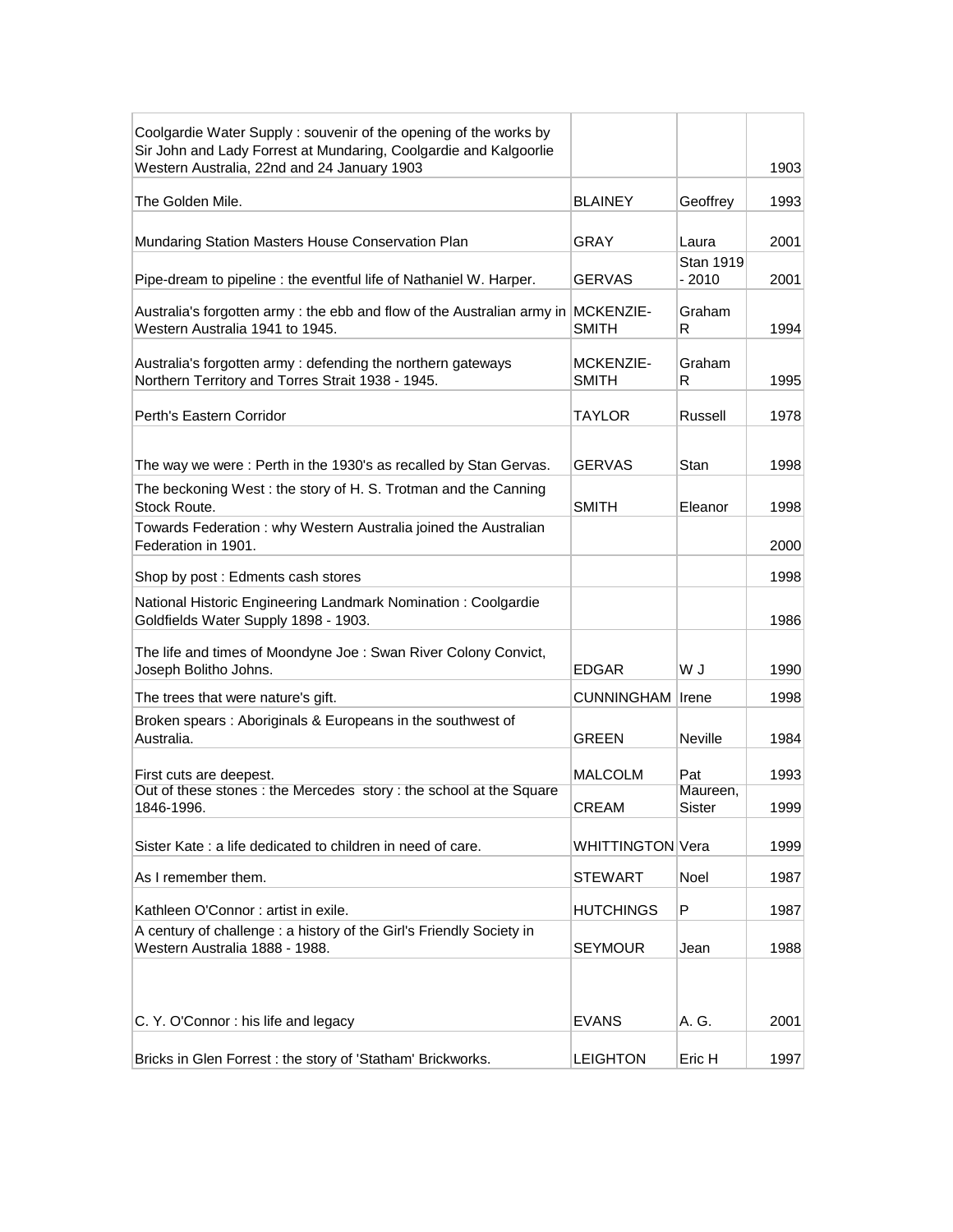| Milk and honey - but no gold : postwar migration to Western                                                       |                                      |                  |      |
|-------------------------------------------------------------------------------------------------------------------|--------------------------------------|------------------|------|
| Australia, 1945 - 1964.                                                                                           | PETERS                               | Nonja            | 2001 |
| The Chief: C.Y. O'Connor.                                                                                         | TAUMAN                               | Merab            | 1978 |
| Looking back on my life and the roots of the family tree.                                                         | <b>HRUBOS</b>                        | Ilona            | 2001 |
| A kind of family album.                                                                                           | <b>MAGEE</b>                         | D O              | 1989 |
| Timber for gold : life on the Goldfields woodlines 1899 - 1965.                                                   | <b>BUNBURY</b>                       | Bill             | 1997 |
| Pioneer of the road : the story of Australia's first self-powered road<br>vehicle.                                | <b>CLYDESDALE</b>                    | John             | 2002 |
| No sign of the time : a collection of stories of the Menzies district.                                            | <b>RODGERS</b>                       | Pat              | 1992 |
|                                                                                                                   |                                      |                  |      |
| Along the Ashburton.                                                                                              | <b>MCDONALD</b>                      | Rhonda           |      |
| Maritime Albany remembered : Les Douglas et al.                                                                   | <b>MARSHALL</b>                      | de L             | 2001 |
| Palmers' outback legend : told by Desly Palmer to Deanna Wilkinson                                                | <b>WILKINSON</b>                     | Deanna           | 2000 |
| Midland : a Swan Valley town : images from the passing of an era<br>during the last years to century's end.       | GENTILE                              | Andrew           | 2002 |
| History of the Mundaring Women's Hockey Club - 1952 to 2002                                                       | Women's<br>Hockey Club               |                  | 2002 |
| Australia's constitution.                                                                                         |                                      |                  | 1995 |
| Station Masters House (former) Mundaring : conservation plan :<br>prepared for the Shire of Mundaring.            | <b>GRAY</b>                          | Laura            | 2001 |
| Parkerville History 1896-1919                                                                                     | HEBB                                 | Paddy            | 1950 |
| Troops, trains and trades : the wartime role of the railways of<br>Western Australia, 1939-45.                    | ROGERS                               | Philippa         | 1999 |
| Attitudes of users towards the Mundaring recreation trails : research                                             | <b>BOSHE</b>                         |                  |      |
| summary                                                                                                           | <b>GROUP</b>                         |                  | 2001 |
| Railway Reserves Heritage Trail: trail development and operational<br>plan : prepared for the Shire of Mundaring. | <b>BRAMPTON</b><br><b>ASSOCIATES</b> |                  | 2000 |
| <b>Changing Constitutions</b>                                                                                     |                                      |                  | 2000 |
| DYNAMICS in government : a guide to the workings of government<br>in Western Australia.                           |                                      |                  | 2000 |
| PROCLAMATION Day: Western Australia.                                                                              |                                      |                  | 2002 |
| GOVERNORS and Premiers of Western Australia.                                                                      |                                      |                  | 2002 |
| Tracing your past : a practical introduction to genealogy and family<br>history in Australia.                     | <b>SILVESTER</b>                     | Lesley           | 2002 |
| The stranger: crime and prejudice in Australia.                                                                   | <b>AUSTEN</b>                        | Tom              | 1992 |
| The PENGUIN book of Australian ballads                                                                            |                                      |                  | 1964 |
| A life of contentment : a timber miller's story : Edgar Bert<br>Shepherdson.                                      | <b>JOHNSON</b>                       | Lynette          | 2002 |
| The Golden pipeline heritage trail guide : a time capsule of water,<br>gold and Western Australia.                |                                      |                  | 2002 |
| FAHS heritage handbook : a guide for historical societies.                                                        | <b>RECHNER</b>                       | <b>Judy Gale</b> | 2002 |
| On the Swan: history of the Swan District, Western Australia.                                                     | <b>BOURKE</b>                        | Joseph           | 1987 |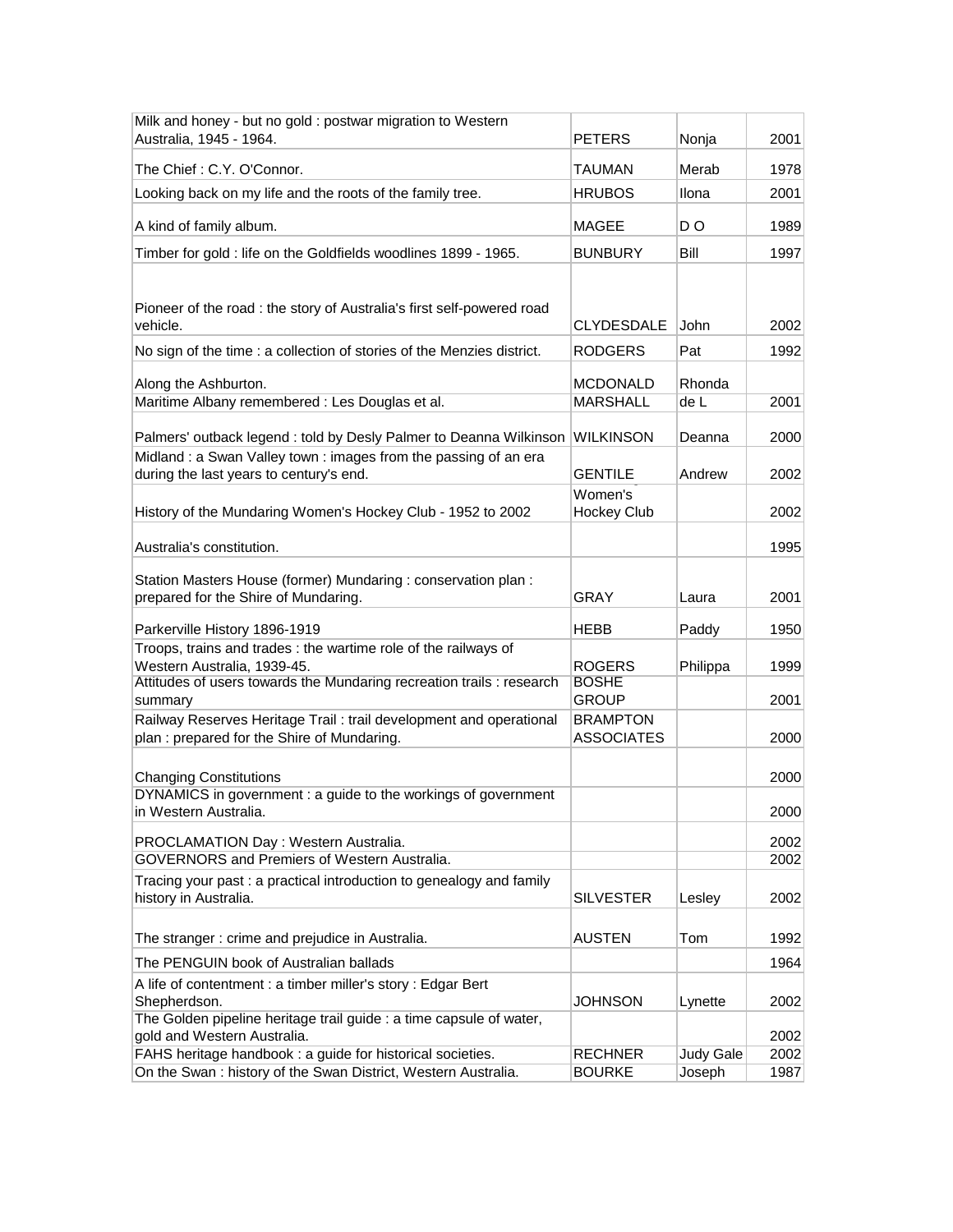| Windows on the past: windows to the future: 46 landscapes                                                                             |                                |                 |              |
|---------------------------------------------------------------------------------------------------------------------------------------|--------------------------------|-----------------|--------------|
| classified by the National Trust.                                                                                                     | <b>ERINGA</b>                  | Karel           | 1998         |
|                                                                                                                                       |                                |                 |              |
| The story of the Swan district 1843-1938.                                                                                             | <b>BURTON</b>                  | Α               | 1939         |
| Next of kin: a history of the Hills Community Support Group, 1983 -                                                                   |                                |                 |              |
| 2003.                                                                                                                                 | <b>ELLIOTT</b>                 | Lyla            | 2003         |
| The progress of public health in Western Australia 1829 - 1977.                                                                       | <b>SNOW</b>                    | Dudley          | 1981         |
| The timber people : a history of Bunnings Limited.<br>A faithful picture : the letters of Eliza and Thomas Brown at York in           | <b>MILLS</b>                   | 1934 -          | 1986         |
| the Swan River Colony, 1841-1852                                                                                                      |                                |                 | 1977         |
|                                                                                                                                       |                                |                 |              |
| The pipeline C Y O'Connor built.                                                                                                      | <b>LEFROY</b>                  | Joy             | 2003         |
|                                                                                                                                       |                                |                 |              |
| The Anglican Parish of Mundaring in the Diocese of Perth : a                                                                          |                                |                 |              |
| collection of newspaper cuttings, photographs and historical notes.                                                                   | <b>DONCASTER</b>               | E W             | 2003         |
| A Resource history [of the] Hills Junior Football Association 1964-                                                                   |                                |                 |              |
| 1990.                                                                                                                                 |                                |                 | 1990         |
|                                                                                                                                       |                                |                 |              |
| A RESOURCE history [of the] Hills Football Association, 1946-1986.<br>Protect and serve : a history of policing in Western Australia. | <b>CONOLE</b>                  |                 | 1986<br>2002 |
|                                                                                                                                       |                                | Peter           |              |
| Western Australian burial location index : public cemeteries, private                                                                 |                                |                 |              |
| cemeteries and lonely graves.                                                                                                         | <b>COATE</b>                   | Yvonne E        | 1996         |
| No Place for a nervous lady: voices from the Australian bush.                                                                         |                                |                 | 1995         |
|                                                                                                                                       |                                |                 |              |
| Glen Forrest Cricket Club (G.F.C.C.) : 100 Years 1903 - 2003.                                                                         | <b>SAWERS</b>                  | Paul            | 2003         |
| The Jerilderie letter.                                                                                                                | <b>KELLY</b>                   | <b>Ned</b>      | 2001         |
|                                                                                                                                       |                                |                 |              |
|                                                                                                                                       |                                |                 |              |
| Patrol in the Dreamtime.                                                                                                              | <b>MACLEOD</b>                 | Colin           | 1997         |
| South Perth : the vanishing village.                                                                                                  |                                |                 | 2002         |
| Men's business, women's business : the spiritual role of gender in the                                                                |                                | Hannah          |              |
| world's oldest culture.                                                                                                               | <b>BELL</b>                    | Rachel          | 1998         |
| Diary of a Welsh swagman 1869 - 1894.                                                                                                 | <b>JENKINS</b>                 | Joseph          | 1977         |
|                                                                                                                                       |                                |                 |              |
|                                                                                                                                       | <b>WESTERN</b>                 |                 |              |
|                                                                                                                                       | AUSTRALIA.                     |                 |              |
|                                                                                                                                       | DEPT. OF                       |                 |              |
|                                                                                                                                       | LAND                           |                 |              |
|                                                                                                                                       | <b>ADMINISTRATI</b>            |                 |              |
| Travellers atlas of Western Australia.                                                                                                | ON                             |                 | 2002         |
|                                                                                                                                       |                                |                 |              |
| The way we were: Perth in the 1930's as recalled by Stan Gervas.                                                                      | <b>GERVAS</b>                  | Stan            | 1998         |
| In the hands of providence : the desert journeys of David Carnegie.                                                                   | <b>PEASLEY</b>                 | W J             | 1995         |
|                                                                                                                                       |                                |                 |              |
| The 1960's Scrapbook<br>ANZACS : the pain and the glory of Gallipoli.                                                                 | <b>DODSON</b><br><b>BOWERS</b> | Angela<br>Peter | 1992<br>1999 |
|                                                                                                                                       |                                |                 |              |
| Barefoot in the hills: a slice of life.                                                                                               | <b>NOONAN</b>                  | Lorna           | 2003         |
| Nothing to spare: recollections of Australian pioneering women.                                                                       | <b>CARTER</b>                  | Jan             | 1981         |
| A Resource history [of the] Hills Junior Football Association 1964-                                                                   |                                |                 |              |
| 1990.                                                                                                                                 |                                |                 | 1991         |
| Federation : a national survey of heritage places.                                                                                    | <b>O'KEEFE</b>                 | Brendan         | 1998         |
|                                                                                                                                       |                                |                 |              |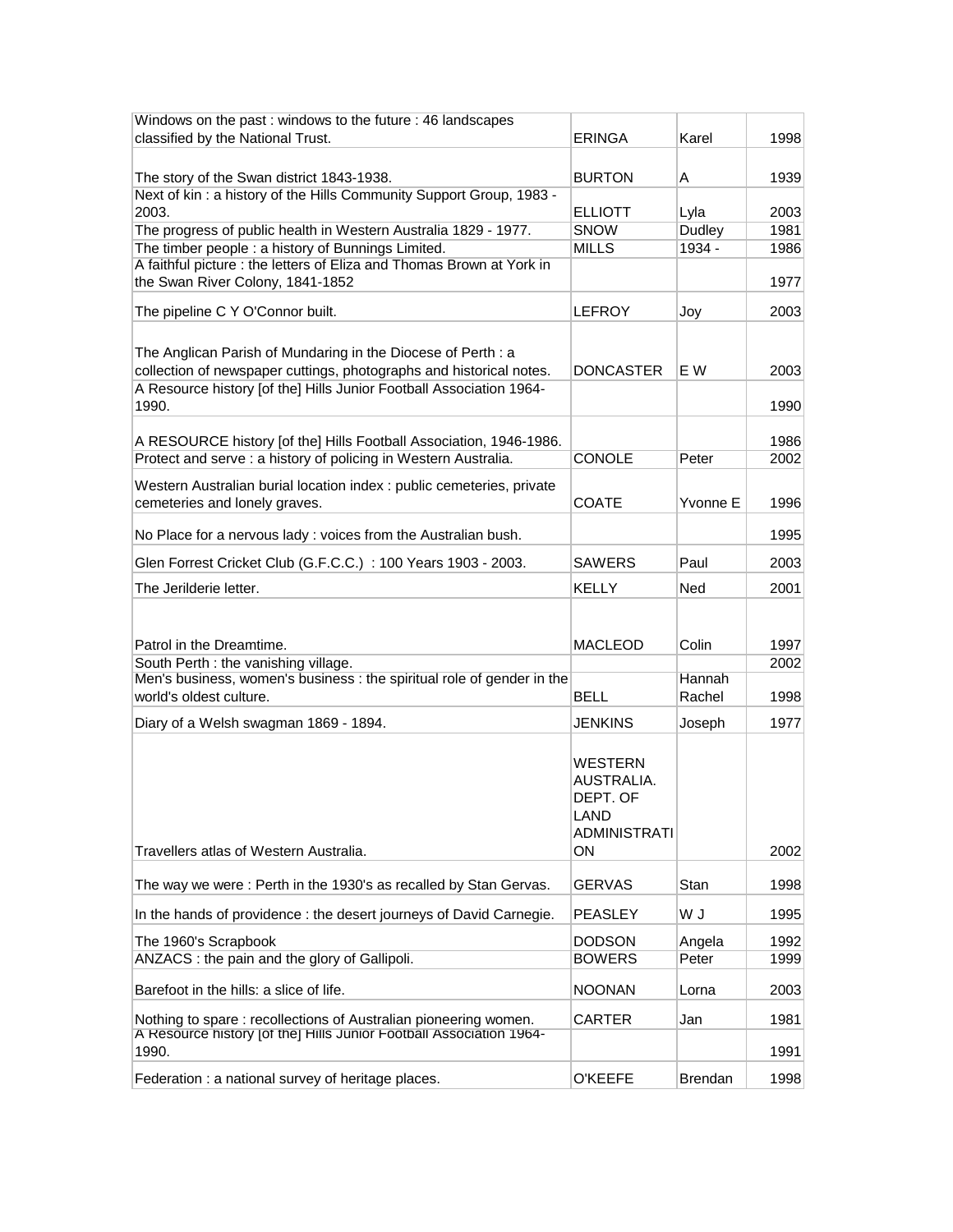| The Spiders won't eat you : through darkness to the light : a social                                       |                     |                |              |
|------------------------------------------------------------------------------------------------------------|---------------------|----------------|--------------|
| history of Graylands Hospital from the seventies to the end of the                                         |                     |                | 2002         |
| Glen Forrest Village Centre precinct plan : Shire of Mundaring Town                                        | <b>SHIRE OF</b>     |                |              |
| Planning Scheme Code                                                                                       | MUNDARING           |                | 2001         |
|                                                                                                            | SHIRE OF            |                |              |
| Precinct plan for the district shopping zone in the Shire of Mundaring.                                    | <b>MUNDARING</b>    |                | 1997         |
| Precinct structure plan for the Business District Zone and the Civic &                                     | <b>BRUCE</b>        |                |              |
| Cultural Precinct in the Mundaring Townsite.                                                               | CALLOW &            |                | 1997         |
| Explanatory document: Town planning scheme code - draft                                                    |                     |                |              |
| Parkerville village centre precinct plan.                                                                  |                     |                | 2002         |
|                                                                                                            |                     |                |              |
| Australia : a camera study.                                                                                | <b>HURLEY</b>       | Frank          | 1955         |
| Theoretical Framewok For Designed Landscapes in WA                                                         | RICHARDS            | Oline          | 1997         |
|                                                                                                            |                     |                |              |
| Shire of Mundaring Honour Roll inventory.                                                                  |                     |                | 2003         |
| Henry Kendall: Poetry, Prose and Selected Correspondence                                                   | <b>ACKLAND</b>      | Michael        | 1993         |
| The Story of New Norcia: the Western Australian Benedictine                                                |                     |                |              |
| Mission.                                                                                                   |                     |                | 1991         |
|                                                                                                            |                     |                |              |
|                                                                                                            |                     |                |              |
| My dear Emma: a full and detailed account of the journey of Robert                                         |                     |                |              |
| Emeric Tyler and his son to Western Australia and their return to                                          |                     | Robert         |              |
| England, August 1st 1895 to March 7th 1896.                                                                | <b>TYLER</b>        | Emeric         | 2003         |
| My Mother's times : a collection of household hints providing                                              |                     |                |              |
| glimpses of family life in Australia the early 1900s.                                                      |                     |                | 1998         |
|                                                                                                            |                     |                |              |
| Parkerville village centre precinct plan: Shire of Mundaring Town                                          |                     |                |              |
| Planning Scheme Code.                                                                                      |                     |                | 2002         |
|                                                                                                            |                     |                |              |
| Golden Pipeline interpretation plan.                                                                       |                     |                | 2001         |
| From slates to silicon chips : Greenbushes Primary School 1893-                                            |                     |                |              |
| 1993 : commemorating 100 years of state education in Greenbushes. GODFREY<br>A Guide Book to English Coins | <b>BRESSETT</b>     | Joanne<br>K.E. | 1993<br>1966 |
|                                                                                                            |                     |                |              |
|                                                                                                            |                     |                |              |
|                                                                                                            | The College of      |                |              |
|                                                                                                            | Medical             |                |              |
| The Home Physician                                                                                         | Evangelists         |                | 0            |
| Araluen to Zanthus : a gazetteer of Perth suburbs & Western                                                |                     |                |              |
| Australian towns.                                                                                          | <b>MURRAY</b>       | lan            | 2003         |
|                                                                                                            |                     |                |              |
|                                                                                                            |                     |                |              |
| The Claremont Signal Cabin: visitors guide.                                                                | <b>FRENCH</b>       | CJE            | 2004         |
| Devonshire dumpling down under: the story of James Henry and                                               |                     |                |              |
| Emma Howe and their descendants, 1840-1985.                                                                | HOWE                | Valerie        | 1985         |
|                                                                                                            |                     |                |              |
| From the Beginning: Social Cricket in Darlington.                                                          | <b>BURNS</b>        | Cliff          | 1993         |
|                                                                                                            |                     |                |              |
| Verse From the Goldfields<br>Streetwise : a practical guide for the revitalisation of commercial           | <b>BULL</b>         | Margaret       | 1975         |
| heritage precincts and traditional main streets in Australian cities &                                     |                     |                |              |
| towns.                                                                                                     | VINES               | Elizabeth      | 1996         |
| Publish Your Own Book                                                                                      | <b>Access Press</b> |                | $\Omega$     |
|                                                                                                            |                     |                |              |
| 100 years of education in Parkerville.                                                                     | <b>BEARD</b>        | Lyn            | 1999         |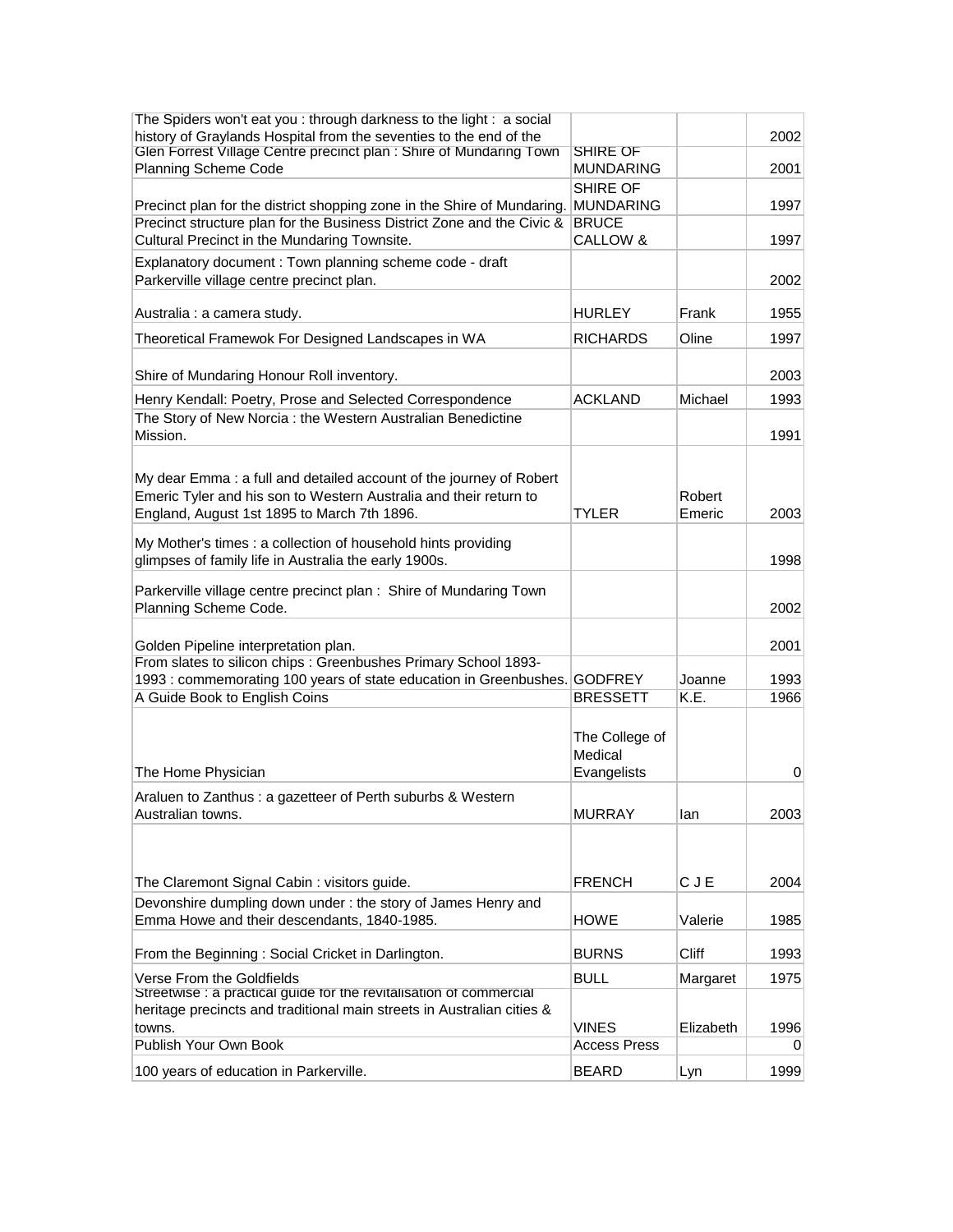|                                                                                   | <b>RECOTOS</b>      |        |                |
|-----------------------------------------------------------------------------------|---------------------|--------|----------------|
| Looking West: A guide to Aboriginal records in WA                                 | Taskforce of        |        | 2004           |
|                                                                                   |                     |        |                |
|                                                                                   | Department For      |        |                |
| Signposts: A guide for children and young people in care in WA from               | Community           |        |                |
| 1920                                                                              | Development         |        | 2004           |
| Bus and tramway timetables of W.A., 1904 - 1960.                                  | <b>YOUNG</b>        | John   | 1984           |
|                                                                                   |                     |        |                |
|                                                                                   |                     |        |                |
| Wheels of progress: history of the road transport industry in Western             |                     |        |                |
| Australia 1829 - 1983.                                                            | <b>HANCOCK</b>      | Dennis | 1983           |
|                                                                                   | <b>COUNCIL FOR</b>  |        |                |
|                                                                                   | <b>ABORIGINAL</b>   |        |                |
| Understanding Country : the importance of land and sea in Aboriginal RECONCILIATI |                     |        |                |
| and Torres Strait Islander societies                                              | ON                  |        | 1994           |
| Improving relationships : better relationships between Indigenous                 |                     |        |                |
| Australians and the wider community                                               |                     |        | 1994           |
|                                                                                   |                     |        |                |
|                                                                                   | Lions Golden        |        |                |
|                                                                                   | Gateway             |        |                |
| Golden Gateway : an exiting monument                                              | Foundation          |        | 2004           |
|                                                                                   | <b>COUNCIL FOR</b>  |        |                |
|                                                                                   | <b>ABORIGINAL</b>   |        |                |
| Valuing Cultures : recognising indigenous cultures as a valued part               | <b>RECONCILIATI</b> |        |                |
| of Australian heritage                                                            | ON                  |        | 1994           |
|                                                                                   |                     |        |                |
|                                                                                   | <b>COUNCIL FOR</b>  |        |                |
|                                                                                   | <b>ABORIGINAL</b>   |        |                |
| Improving relationships : better relationships between indigenous                 | <b>RECONCILIATI</b> |        |                |
| Australians and the wider community                                               | ON                  |        | 1994           |
| Go on the land young man.                                                         | <b>GOULDING</b>     | Daphne | 1993           |
|                                                                                   |                     |        |                |
| Convict Fremantle : a place of promise and punishment.                            | <b>BOSWORTH</b>     | Michal | 2004           |
| My country and other poems.                                                       |                     | 1885 - | 1987           |
| Bread and butter pudding: the story of Malmalling.                                | <b>CASH</b>         | Jean   | 2002           |
| Lilian Puzey: autobiography                                                       | <b>PUZEY</b>        | Lilian | $\overline{0}$ |
|                                                                                   |                     |        |                |
| Keeping archives.                                                                 |                     |        | 1993           |
| records and information management with exercises and case                        |                     |        |                |
| studies.                                                                          | <b>KENNEDY</b>      | Jay    | 1994           |
|                                                                                   |                     | Beth M | 2000           |
| Oral history handbook.                                                            | <b>ROBERTSON</b>    |        |                |
| Chancy times.                                                                     | <b>WIGNALL</b>      | Olga   | 2003           |
|                                                                                   |                     |        |                |
|                                                                                   |                     |        |                |
| Navy Australia, an illustrated history.                                           | <b>ODGERS</b>       | George | 1989           |
| An illustrated history of Navies of World War II.                                 | <b>PRESTON</b>      | Antony | 1976           |
|                                                                                   |                     |        |                |
| Birds of Western Australia(Except Kimberley Division)                             | <b>SERVENTY</b>     | D.L.   | $\overline{0}$ |
| The GOLDEN pipeline heritage trail guide : a time capsule of water,               |                     |        |                |
| gold and Western Australia.                                                       |                     |        | 2002           |
| The other country.                                                                | <b>PITTS</b>        | Graham | 1992           |
|                                                                                   |                     |        |                |
| A brief guide to Wooroloo.                                                        | M.H.H.S.            |        | 2003           |
| Museums Australia magazine. Vol. 20 (4) - Winter 2012.                            |                     |        | 2012           |
|                                                                                   |                     |        |                |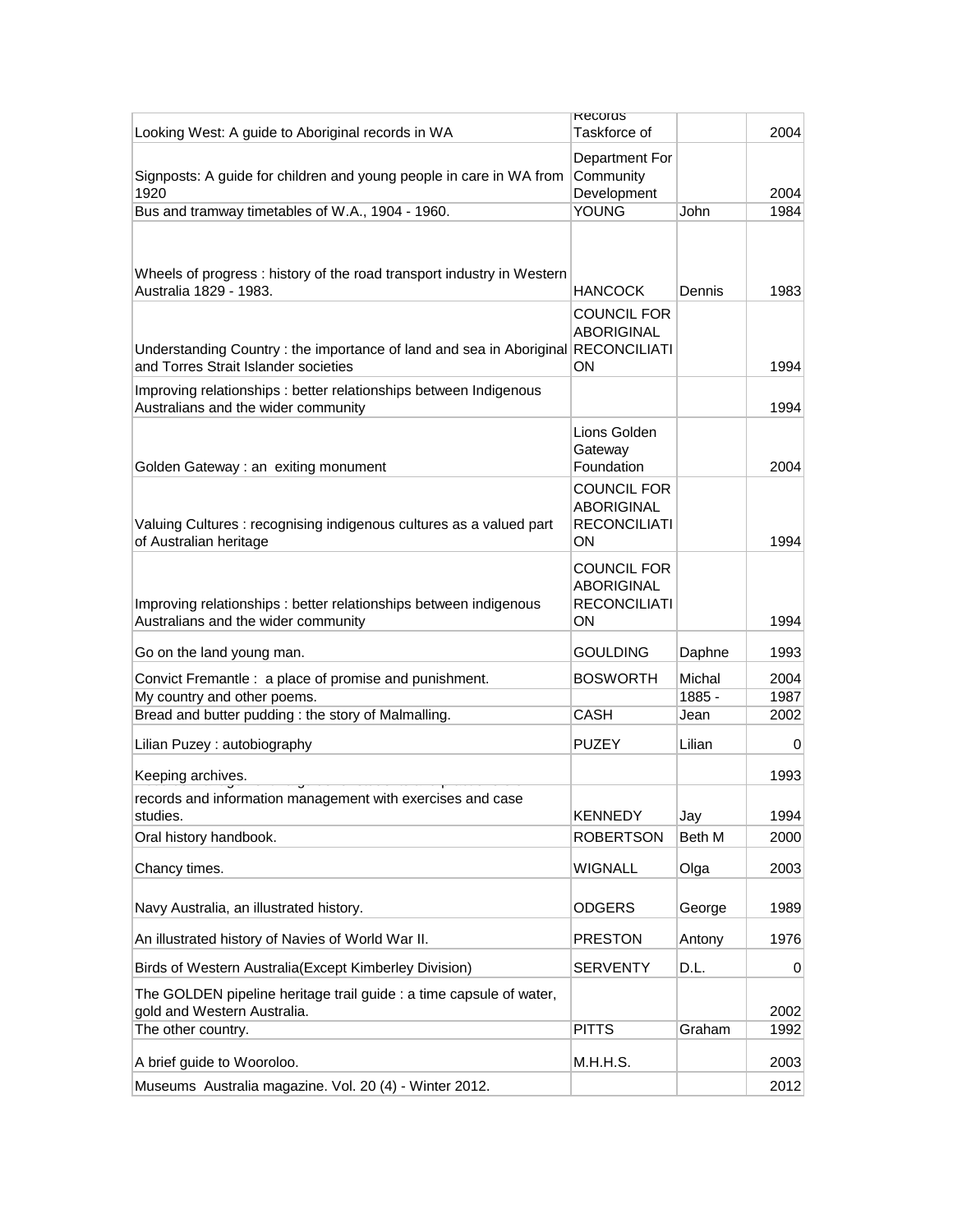| Metropolitan development program: 1997 - 1998 to 2001 - 2002:                                            |                  |           |              |
|----------------------------------------------------------------------------------------------------------|------------------|-----------|--------------|
| land release plan.                                                                                       |                  |           | 1998         |
|                                                                                                          |                  |           |              |
| Australian Bureau of Statistics                                                                          |                  |           | 2006         |
| W.A. Trade & Business Directory                                                                          |                  |           | 1949         |
|                                                                                                          |                  |           |              |
| A record of bakeries and their owners in Western Australia 1930 -<br>1981.                               |                  |           |              |
|                                                                                                          | BAILEY           | Harold    | 1982         |
| Life Was Meant to Be Here                                                                                | <b>SPILLMAN</b>  | Ken       | 2003         |
|                                                                                                          |                  |           |              |
| Mundaring Centenary, 1898 - 1998.                                                                        | <b>BERTOLA</b>   | Shelley   | 1998         |
| Fifty years afloat : the autobiography of a ferryman.                                                    | <b>CAMERON</b>   | 1927 -    | 1996         |
| The Home physician and guide to health.                                                                  |                  |           | 1930         |
| Care and repair of antiques and collectables.                                                            | <b>JACKSON</b>   | Albert    | 2000         |
|                                                                                                          |                  |           |              |
| Publishing history : a guide for historical societies.                                                   | DOYLE            | Helen     | 2006         |
| The Small museums cataloguing manual : a guide to cataloguing                                            |                  |           |              |
| object and image collections.                                                                            |                  |           | 2009         |
|                                                                                                          |                  |           |              |
| Was it destiny?                                                                                          | <b>WIGNALL</b>   | Olga      | 2006         |
| Dating family photos 1850-1920.                                                                          | <b>FROST</b>     | Lenore    | 1996         |
|                                                                                                          |                  |           |              |
|                                                                                                          | O'Malley &       | Charles & |              |
| Come Follow Me                                                                                           | Pash             | Frank     | 1988         |
| A place in the hills : Darlington's first fifty years.                                                   | <b>WILTSHIRE</b> | Trea      | 1997         |
| One hundred women of the Eastern Goldfields.                                                             |                  |           | 2000         |
|                                                                                                          |                  |           |              |
|                                                                                                          |                  |           |              |
|                                                                                                          | MUNDARING        |           |              |
|                                                                                                          | <b>PRIMARY</b>   |           |              |
| Mundaring Primary School: more than memories.                                                            | <b>SCHOOL</b>    |           | 2007         |
|                                                                                                          | The              |           |              |
|                                                                                                          | Constitutional   |           |              |
| Governors & Premiers of W.A.                                                                             | Centre of W.A.   |           | 2002         |
|                                                                                                          |                  |           |              |
| Goldfields Water Supply Heritage Project.                                                                |                  |           | 1999         |
| Verse from the Goldfields : collected in 1971                                                            |                  |           | 1977         |
|                                                                                                          |                  |           |              |
| Looking West : a guide to records in Western Australia.                                                  |                  |           | 2004         |
| The Westerners: the making of Western Australia.                                                         | <b>HANCOCK</b>   | Dennis    | 1979         |
|                                                                                                          |                  |           | 1986         |
| Herstory: women in Western Australian history.<br>Discovering Mundaring forest : a teacher-leader guide. |                  |           |              |
|                                                                                                          |                  |           |              |
| On track : the making of Westrail, 1950 to 1976.                                                         | <b>AFFLECK</b>   | Fred N    | 2000<br>1978 |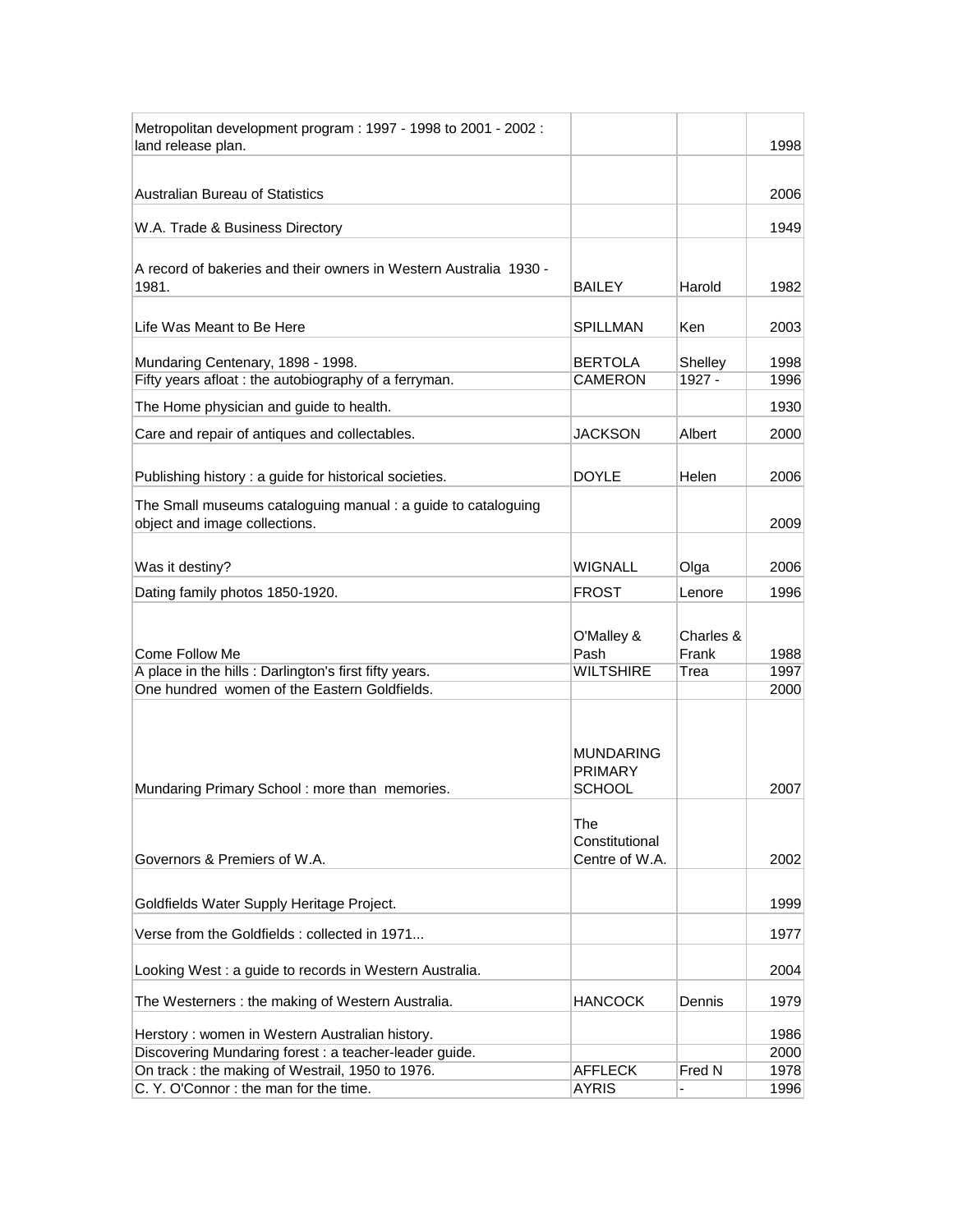| Western Australia telephone directory : 1962                                                                                                                                                 |                 |                                    | 1962 |
|----------------------------------------------------------------------------------------------------------------------------------------------------------------------------------------------|-----------------|------------------------------------|------|
| Western Australia telephone directory: 1969.                                                                                                                                                 |                 |                                    | 1969 |
| ANZACS: walking with angels: a collection of poems, prose,<br>newspaper clippings, photographs, and letters from the front, World                                                            |                 |                                    |      |
| War I.                                                                                                                                                                                       |                 |                                    | 2001 |
| Albany's nineteenth century buildings, Western Australia.                                                                                                                                    |                 |                                    | 2000 |
| A little bit of this and a little bit of that cook book.<br>The history of Albany Convict Gaol: it's convicts, gaolers and                                                                   | <b>MARTIN</b>   | Beth                               | 2000 |
| warders.                                                                                                                                                                                     | HORTON          | Susanne                            | 2008 |
| Albany's brush with one of Australia's most notorious murderers : a<br>man of many faces: Frederick Bailey Deeming.<br>The road to York: from Guildford to York, Western Australia, an early | HORTON          | Susanne                            | 2008 |
| history.                                                                                                                                                                                     | PARKER          | Frank                              | 2006 |
|                                                                                                                                                                                              |                 | <b>Natilalitie</b>                 |      |
| Coonaroo. [Collection]                                                                                                                                                                       | <b>PRICHARD</b> | Susannah                           | 1975 |
| Haxby's Circus: the lightest, brightest little show on earth.                                                                                                                                | PRICHARD        | Katharine<br>Susannah<br>Katharine | 1979 |
| Intimate strangers.                                                                                                                                                                          | PRICHARD        | Susannah                           | 1976 |
| Happiness: selected short stories by Katherine Susannah Prichard.<br>[Collection]                                                                                                            | PRICHARD        | Katharine<br>Susannah              | 1967 |
| Katharine Susannah Pritchard: Centenary essays.                                                                                                                                              |                 |                                    | 1984 |
| Mundaring Centenary, 1898 - 1998                                                                                                                                                             | BERTOLA.        | Shelley                            | 1998 |
| Mundaring Weir among the hills.                                                                                                                                                              | <b>QUICKE</b>   | E<br>(Edward)                      | 1996 |
| Old York Road                                                                                                                                                                                |                 |                                    | 0    |
| A Guide to printed sources for the history of the Eastern Goldfields                                                                                                                         |                 |                                    |      |
| region of Western Australia.                                                                                                                                                                 |                 |                                    | 2000 |
| Next of kin: the history of the Hills Community Support Group: an                                                                                                                            | <b>HOFFMANN</b> |                                    | 1995 |
| essay                                                                                                                                                                                        |                 | Lyla                               |      |
| Mundaring Weir among the hills.                                                                                                                                                              | QUICKE          | Edward                             | 1996 |
| Up the Old York Road.                                                                                                                                                                        |                 |                                    | 1993 |
| Old Mundaring Primary School                                                                                                                                                                 | <b>MAJOR</b>    |                                    | 0    |
| History of the Mundaring Women's Hockey Club 1952-2002                                                                                                                                       |                 | Faye                               | 2002 |
| Digger folksong and verse of World War One : an annotated<br>anthology.                                                                                                                      | <b>SEAL</b>     | Graham                             | 1991 |
| Goldfields Water Supply 1898 - 1903. [digital record]                                                                                                                                        |                 |                                    | 1986 |
| A city for all seasons : the story of Melville.                                                                                                                                              | <b>COOPER</b>   | $\overline{W}$ S                   | 1989 |
| Western Australian exploration : Volume one : December 1826 -<br>December 1835.                                                                                                              |                 |                                    | 2005 |
| The Book Of The Year, Special Days and their meanings                                                                                                                                        | <b>BRASCH</b>   | R                                  | 1991 |
| A guide book of English coins : nineteenth and twentieth centuries.                                                                                                                          | <b>BRESSETT</b> | Kenneth<br>Е                       | 1967 |
|                                                                                                                                                                                              |                 |                                    |      |
| The story of the Swan district 1843-1938.                                                                                                                                                    | <b>BURTON</b>   | A (Alfred)                         | 1939 |
| From the beginning: social cricket in Darlington: a sketch of past                                                                                                                           |                 |                                    |      |
| years.                                                                                                                                                                                       | <b>BURNS</b>    | Cliff                              | 2001 |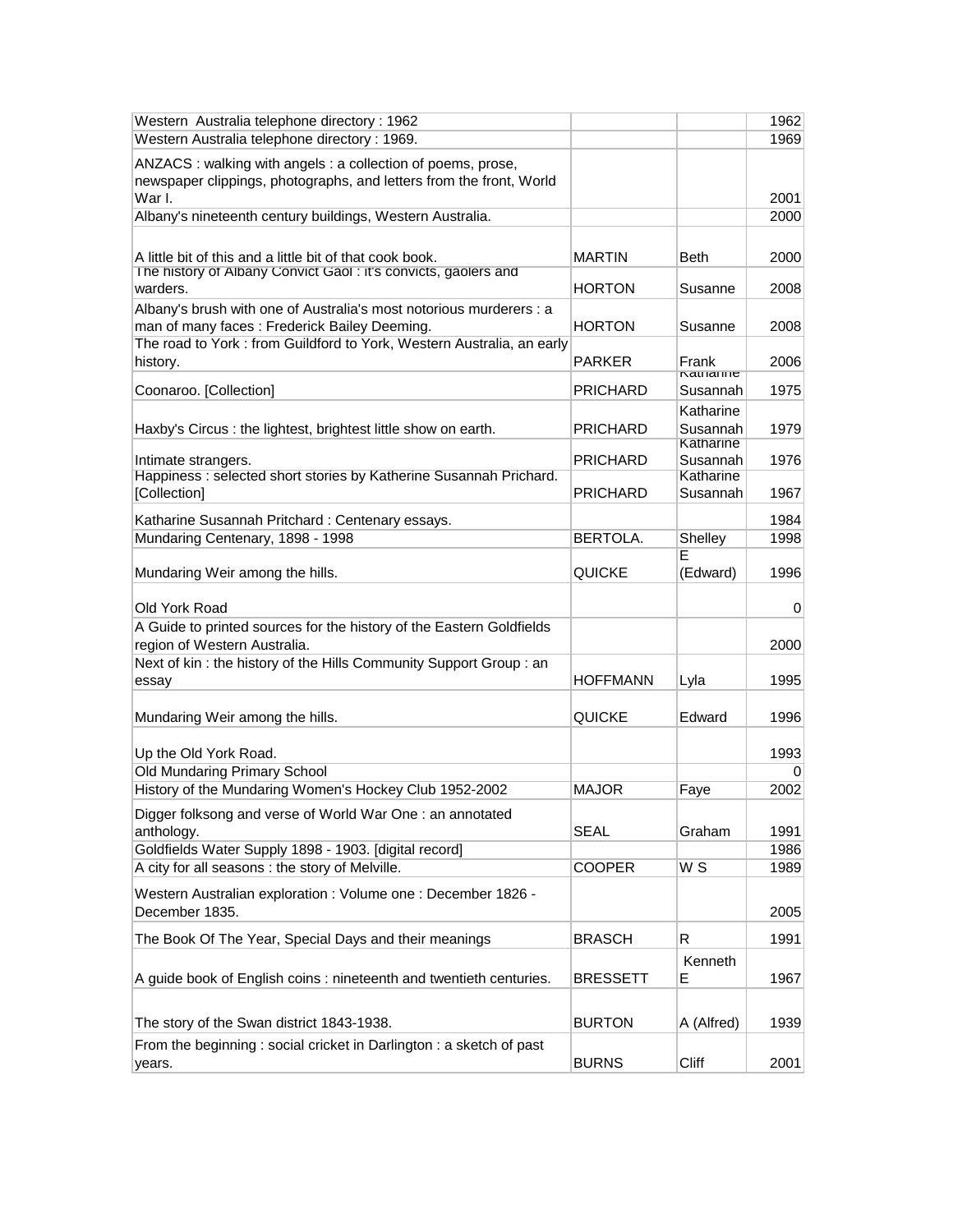| Sharing History (Key Issue Paper No. 4)                                                                                                                                 |                                                                                            |                | 0        |
|-------------------------------------------------------------------------------------------------------------------------------------------------------------------------|--------------------------------------------------------------------------------------------|----------------|----------|
| History of Helena Valley Tennis Club.                                                                                                                                   | <b>MOORE</b>                                                                               | Anne           | 1986     |
| Spurline 1898 - 1952.                                                                                                                                                   | Е                                                                                          | <b>Briony</b>  | 1988     |
| Improving Relationships                                                                                                                                                 | Aborigine<br>Recon.                                                                        |                | 1994     |
| Agreeing on a Document : will the process of reconciliation be<br>advanced by a document or documents of reconciliation?                                                | <b>COUNCIL FOR</b><br><b>ABORIGINAL</b><br><b>RECONCILIATI</b><br>ON<br><b>COUNCIL FOR</b> |                | 1994     |
| Addressing the Key Issues for Reconcilliation: overview of key issue<br>papers no. 1-8.                                                                                 | <b>ABORIGINAL</b><br><b>RECONCILIATI</b>                                                   |                | 1994     |
| Chidlow Primary Centenary cookbook 1997                                                                                                                                 |                                                                                            |                | 1997     |
| Glen Forrest Station Masters House: conservation plan for The<br>Shire of Mundaring.                                                                                    |                                                                                            |                | 1996     |
| The Statutes of Western Australia                                                                                                                                       | ?                                                                                          |                | 0        |
| Old York Road                                                                                                                                                           | Various                                                                                    |                | $\Omega$ |
| The cottage system: report of the Anglican Orphanages Board of<br>Management for the year ended 30 June 1947.                                                           |                                                                                            |                | 1947     |
| Wild weeds and windflowers: the life and letters of Katherine<br>Susannah Prichard.                                                                                     | <b>THROSSELL</b>                                                                           | <b>Ric</b>     | 1982     |
| Looking West: A guide to Aboriginal records in WA                                                                                                                       | Taskforce of                                                                               |                | 2004     |
| Life was meant to be here: community and local government in the<br>Shire of Mundaring.                                                                                 | <b>SPILLMAN</b>                                                                            | Ken            | 2003     |
| Swan: the history of a brewery.                                                                                                                                         | <b>WELBORN</b>                                                                             | Suzanne,       | 1987     |
| Collected history of St Mark's Anglican Church Mt Helena                                                                                                                | Various                                                                                    |                | 2007     |
| On we go: the Wittenoom way: the legacy of a colonial chaplain.                                                                                                         | <b>O'BRIEN</b>                                                                             | Jacquelin<br>е | 2009     |
| Starting with threepence : the story of Princess Margaret Hospital for<br>Children.                                                                                     | MARSHALL                                                                                   | Julie          | 1996     |
| History on wheels: learning resources in local history: Parkerville<br>Primary School.                                                                                  | <b>BEARD</b>                                                                               | Lyn            | 2006     |
| Railway Reserves Heritage Trail management plan : prepared for the TRANSPLAN<br>Shire of Mundaring.<br>A History of Smith's Mill School 1891-1915 & Glen Forrest School | Pty. Ltd                                                                                   |                | 2006     |
| 1915-1990.                                                                                                                                                              |                                                                                            |                | 1991     |
| Railway road bus and truck services of Western Australia.                                                                                                               | <b>YOUNG</b>                                                                               | John           | 2010     |
| All fired up : a history of the volunteer bush fire brigades in the Shire<br>of Mundaring 1903 - 2010.                                                                  | <b>DUCKHAM</b>                                                                             | lan            | 2011     |
| Station masters of Western Australia.                                                                                                                                   | <b>AUSTIN</b>                                                                              | Jeff           | 2011     |
| Mundaring Primary School                                                                                                                                                |                                                                                            |                | 0        |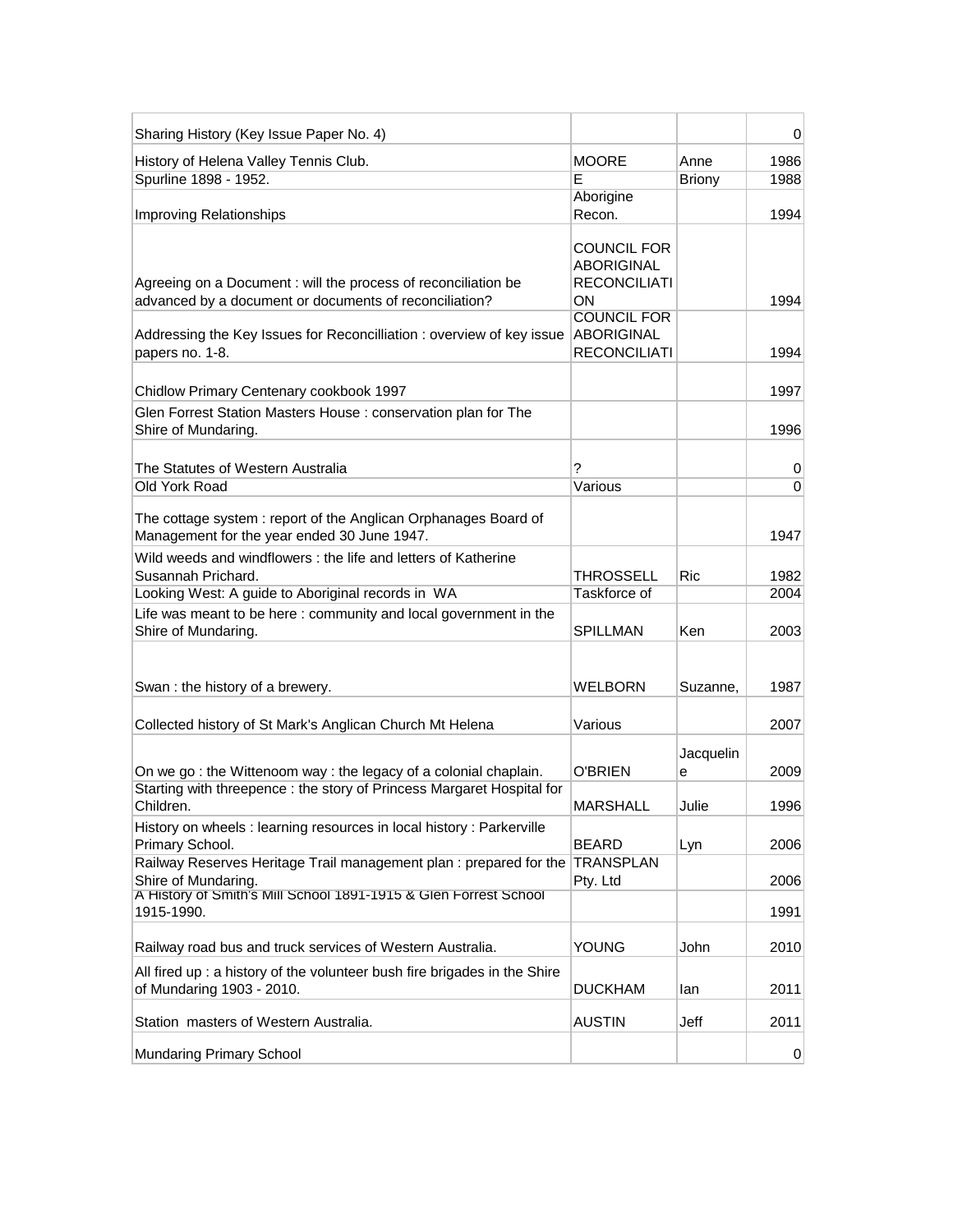| Swan River Colony: life in Western Australia since the early colonial<br>settlement, illustrated by pictures from an exhibition mounted by |                         |               |      |
|--------------------------------------------------------------------------------------------------------------------------------------------|-------------------------|---------------|------|
| West Australian Newspapers Ltd. as a contribution to celebrations for                                                                      |                         |               |      |
| the state's 150th year.                                                                                                                    |                         |               | 1979 |
| Darlington: then and now.                                                                                                                  | <b>EARNSHAW</b>         | Caitlin       | 0    |
| My place.                                                                                                                                  | <b>MORGAN</b>           | Sally         | 1987 |
| The Old York Road                                                                                                                          | <b>Local Schools</b>    |               | 1993 |
| Darlington and surrounds : historic structures and buildings of                                                                            |                         |               |      |
| Darlington, 1829-1925.                                                                                                                     | <b>BURNS</b>            | Cliff         | 2013 |
| All fired up : a history of the volunteer bush fire brigades in the Shire                                                                  |                         |               |      |
| of Mundaring 1903 - 2010.                                                                                                                  | <b>DUCKHAM</b>          | lan           | 2011 |
|                                                                                                                                            |                         |               |      |
|                                                                                                                                            |                         |               |      |
| A guide to conserving and interpreting gardens in Western Australia.                                                                       |                         |               | 2007 |
|                                                                                                                                            |                         |               |      |
| Cocoa and lamingtons.                                                                                                                      | <b>PUDDY</b>            | Arlene        | 2004 |
|                                                                                                                                            | <b>COLLINGS</b>         |               |      |
| Gwalia School: the missing years.                                                                                                          | (nee Puddy)             | Arlene        | 2006 |
|                                                                                                                                            |                         |               |      |
| Wattle Grove: the beginning.                                                                                                               | <b>PUDDY</b>            | Arlene        |      |
| It'll be right on the night : 50 years of the Darlington Theatre Players                                                                   |                         |               |      |
| 1956 - 2006.                                                                                                                               |                         |               | 2007 |
|                                                                                                                                            |                         |               |      |
| Celebrating bushcare volunteers: Shire of Mundaring 2003 - 20013.                                                                          |                         |               | 2013 |
| Forrest Community Garden Group on 15 May 2014.                                                                                             | <b>BATTISTESSA Anne</b> |               | 2014 |
|                                                                                                                                            |                         |               |      |
| Records classified archival : years range from 1940 - 1984.                                                                                |                         |               | 0    |
| Mundaring Weir Forestry Settlement 1923 - 2011: a history of                                                                               |                         |               |      |
| community life and work.                                                                                                                   | <b>MENCK</b>            | Clare         | 2013 |
| The barefoot boys of Werribee : the untold story of the Methodist                                                                          |                         |               |      |
| Home for Children by those who were there in the years from 1929 to<br>1962.                                                               |                         |               |      |
|                                                                                                                                            |                         |               | 2009 |
| The power of humanity: 100 years of Australian Red Cross 1914 -                                                                            |                         |               |      |
| 2014.                                                                                                                                      | <b>OPPENHEIMER</b>      | Melanie       | 2014 |
|                                                                                                                                            |                         |               |      |
| Live in the Hills.                                                                                                                         |                         |               | 1930 |
|                                                                                                                                            | <b>COUNCIL FOR</b>      |               |      |
|                                                                                                                                            | <b>ABORIGINAL</b>       |               |      |
| Sharing history : a sense for all Australians of a shared ownership of                                                                     | <b>RECONCILIATI</b>     |               |      |
| their history                                                                                                                              | ΟN                      |               | 1994 |
|                                                                                                                                            | <b>MUNDARING</b>        |               |      |
| Mundaring Primary School: more than memories.                                                                                              | <b>PRIMARY</b>          |               | 2007 |
| Down memory line : a history of the Mundaring to Mundaring Weir                                                                            | <b>WATERHOUS</b>        |               |      |
| Spurline 1898 - 1952.                                                                                                                      | E                       | <b>Briony</b> | 1988 |
| The Helena story : the story of the Helena River and its tributaries,                                                                      |                         |               |      |
| Western Australia; the first Australians who once lived there; the                                                                         |                         |               |      |
| early European explorers and settlers in the area, and the Goldfields                                                                      |                         |               |      |
| <b>Water Supply Scheme</b>                                                                                                                 | <b>QUICKE</b>           | Edward        | 1980 |
|                                                                                                                                            |                         |               |      |
| Symbols of Australia.                                                                                                                      | COZZOLINO               | Mimmo         | 1987 |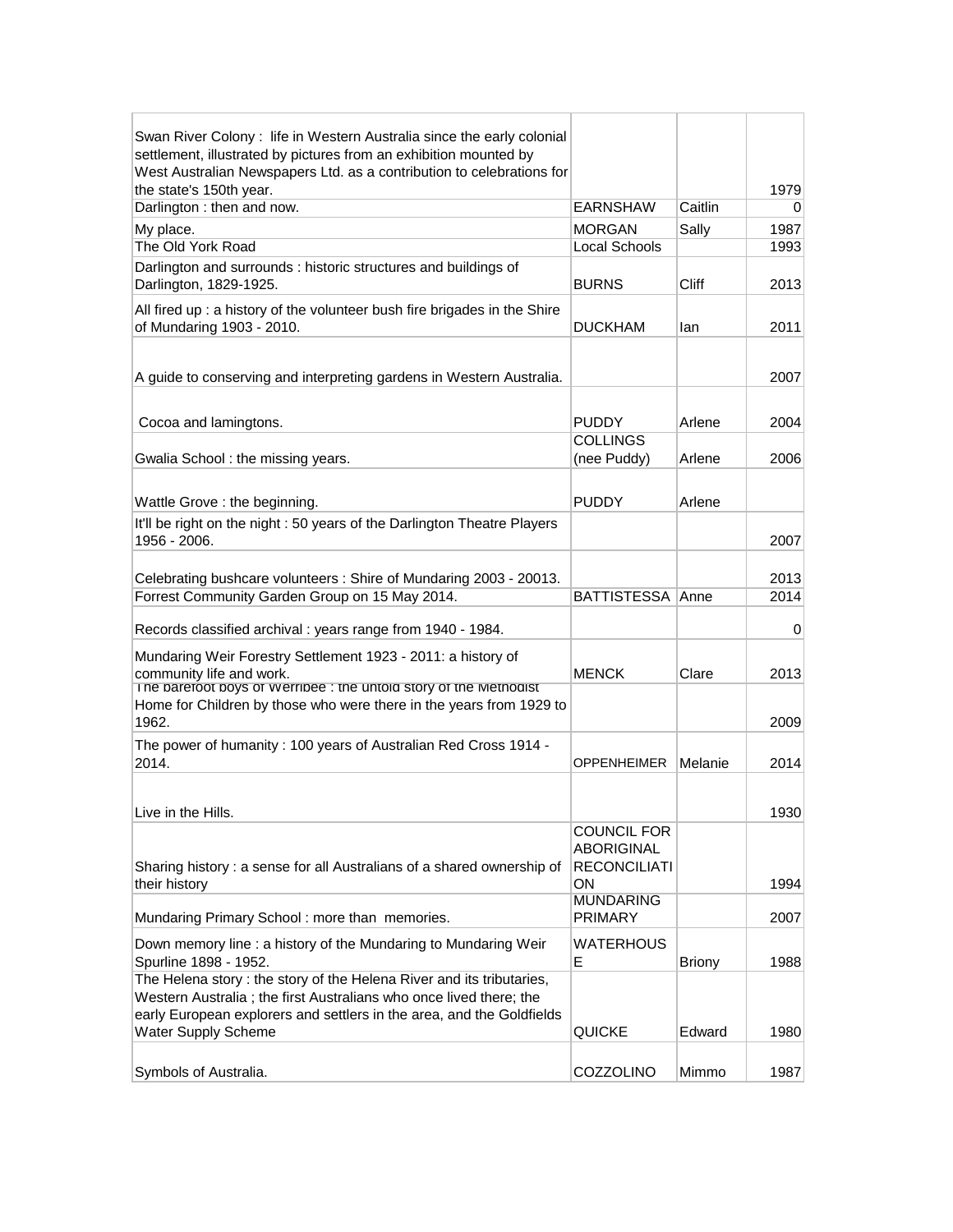| The roles of prejudice, racism and isolationism in the treatment of |                    |              |      |
|---------------------------------------------------------------------|--------------------|--------------|------|
| leprosy in Western Australia between 1890 and 1940.                 | PEEBLES            | Libby        | 1992 |
|                                                                     |                    |              |      |
| How to restore the old Aussie house                                 | <b>STAPLETON</b>   | lan          | 1983 |
|                                                                     |                    |              |      |
|                                                                     |                    |              |      |
| Mundaring Weir among the hills.                                     | QUICKE             | Edward       | 1978 |
| Suicides and settlers : their place in 19th century West Australian |                    |              |      |
| social history                                                      | <b>MCINTYRE</b>    | Claire       | 2008 |
|                                                                     |                    | John         |      |
| A day at Hiroshima, Parkerville and other poems.                    | JONES              | Joseph       | 1983 |
|                                                                     |                    |              |      |
| Steam around Perth.                                                 |                    |              | 1986 |
|                                                                     |                    |              |      |
| Governors and Premiers of Western Australia.                        |                    |              | 2002 |
| Next of kin: a history of the Hills Community Support Group, 1983 - |                    |              |      |
| 2003.                                                               | <b>ELLIOTT</b>     | Lyla         | 2003 |
| Darlington and surrounds : historic structures and buildings of     |                    |              |      |
| Darlington, 1829-1925.                                              | <b>BURNS</b>       | <b>Cliff</b> | 2013 |
| Sister Kate: a life dedicated to children in need of care.          | WHITTINGTON 1915 - |              | 1999 |
| The Dawson story.                                                   | <b>PUDDY</b>       | Arlene       | 2014 |
| Arts on the edge: Darlington: the place, the people, the festival.  | <b>WILTSHIRE</b>   | Trea         | 2020 |
| Pipe-dream to pipeline : the eventful life of Nathaniel W. Harper.  | <b>GERVAS</b>      | $-2010$      | 2001 |
| Jinkers and whims : a pictorial history of timber-getting.          | <b>BRADSHAW</b>    | Jack         | 2012 |
| A history of Parkerville & Stoneville.                              | <b>BORSJE</b>      | Rob          | 2017 |
| Ellenbee : a tale of roses among gum trees.                         | <b>HYDE</b>        | Helen        | 2006 |
|                                                                     |                    |              |      |
| Our Lucky Day.                                                      | <b>GILMOUR</b>     | Marcia       | 1997 |
| Jinkers and jarrah jerkers.                                         | <b>TRAUTMAN</b>    | Edward       | 1980 |
| Midland Railway Workshops: a history in pictures, 1904-2004.        | <b>ELLIS</b>       | (Nicholas    | 2004 |
| More lonely graves of Western Australia.                            | <b>COATE</b>       | Yvonne       | 2000 |
| A place in the hills : Darlington's first fifty years.              | <b>WILTSHIRE</b>   | Trea         | 1997 |
|                                                                     |                    |              |      |
| Celebrations in Western Australian history.                         |                    |              | 1989 |
| The Darlington Pines General Store: the hub of Darlington Western   |                    |              |      |
| Australia.                                                          | <b>BURNS</b>       | Cliff        | 2017 |
| Walking in the bush at Chittering with history as your guide.       | <b>GELLARD</b>     | Wendy        | 2009 |
| This Gallant company of brave men : Western Australia's Victoria    |                    |              |      |
| Cross and George Cross recipients.                                  |                    |              | 2015 |
| WOOROLOO Sanatorium / Geriatric Hospital / Prison Farm: 100th       |                    |              |      |
| year anniversary information booklet.                               |                    |              | 2014 |
|                                                                     |                    |              |      |
| Together towards recovery : a community memoir / by the people      |                    |              |      |
| affected by the Parkerville, Stoneville and Mt. Helena bushfire in  |                    |              |      |
| January 2014.                                                       |                    |              | 2016 |
|                                                                     |                    |              |      |
| From the Barracks to the Burrup : the National Trust in Western     |                    |              |      |
| Australia.                                                          | WITCOMB            | Andrea       | 2010 |
|                                                                     |                    | Damayanthi   |      |
| History of costume in colonial Western Australia.                   | ELUWAWALAGE        | е            | 2010 |
|                                                                     |                    |              |      |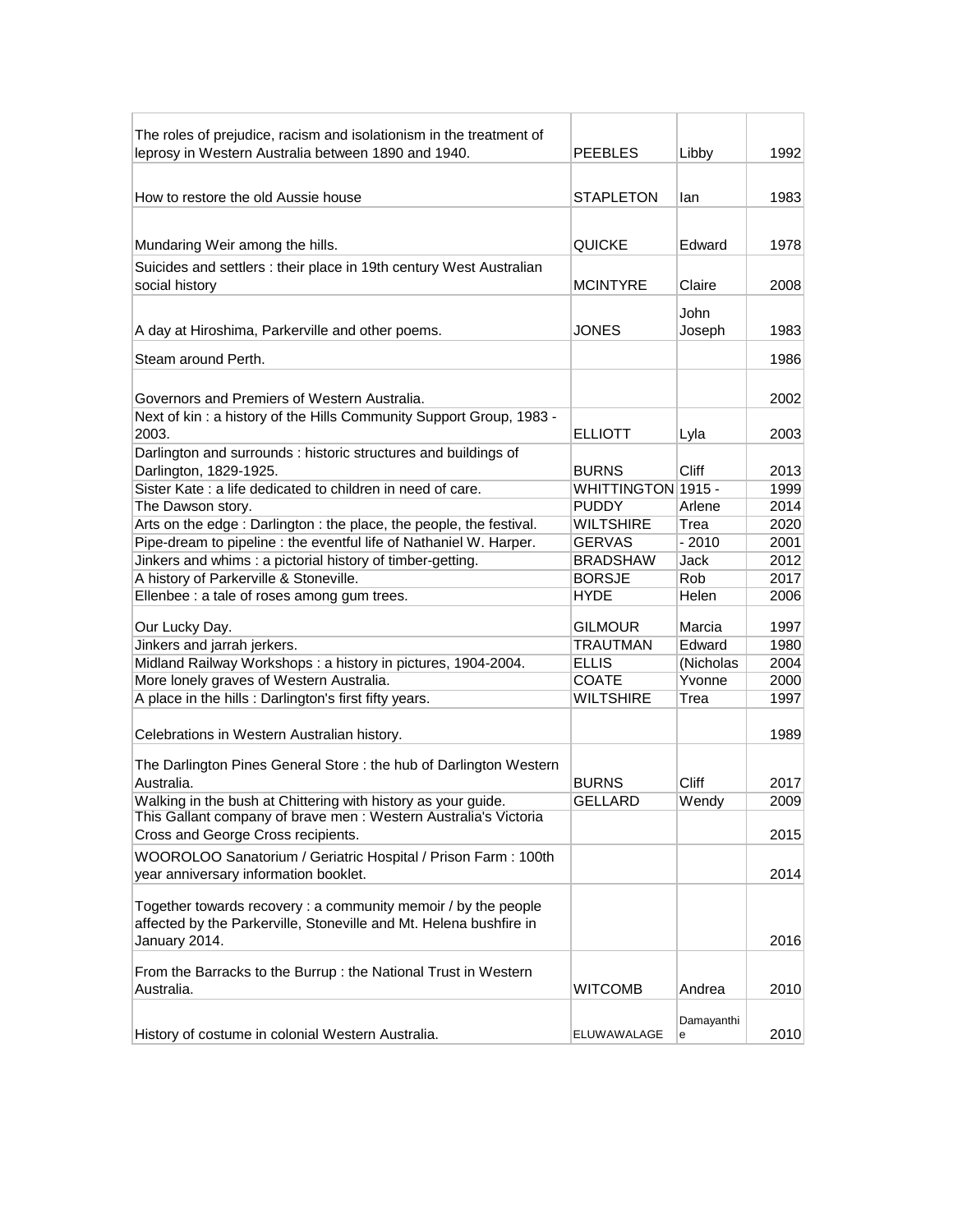|                                                                        | <b>KATHARINE</b> |          |      |
|------------------------------------------------------------------------|------------------|----------|------|
|                                                                        | <b>SUSANNAH</b>  |          |      |
|                                                                        | <b>PRICHARD</b>  |          |      |
| Blackboy Hill is calling.                                              | <b>WRITERS'</b>  |          | 2015 |
| Oral history handbook.                                                 | <b>ROBERTSON</b> | Beth M   | 2006 |
|                                                                        |                  |          |      |
| Rails through the bush: timber and firewood tramways and railway       |                  |          |      |
| contractors of Western Australia.                                      | <b>GUNZBURG</b>  | Adrian   | 2008 |
|                                                                        |                  |          |      |
| One hundred stories in time : a book of recollections. [100 stories in |                  |          |      |
| time]                                                                  |                  |          | 2014 |
|                                                                        | <b>SOUTHCOMB</b> |          |      |
| Steam in the forests.                                                  | Е                | Maurice  | 1986 |
|                                                                        |                  |          |      |
| The story of New Norcia: the Western Australian Benedictine            |                  |          |      |
| Mission.                                                               |                  |          | 1991 |
| Interview with Peter Carty. [transcript]                               | <b>CARTY</b>     | Michael  | 2014 |
| Interview with Alan Puzey. [transcript]                                | <b>PUZEY</b>     | Alan     | 2014 |
| Interview with Barry Rhodes. [transcript]                              | <b>RHODES</b>    | Barry    | 2015 |
| Interview with Olga Blundell-Wignall. [transcript]                     | <b>WIGNALL</b>   | Olga     | 2014 |
| Interview with Olga Blundell-Wignall. [transcript]                     | WIGNALL          | Olga     | 2014 |
| Interview with Islay Kelly. [transcript]                               | <b>KELLY</b>     | Islay    | 2015 |
| Museums Australia Magazine Vol. 21 (1) Spring 2012                     |                  |          | 2012 |
| Museums Australia Magazine Vol. 21 (3) Autumn 2013                     |                  |          | 2013 |
|                                                                        |                  |          |      |
| Spring 2013                                                            |                  |          | 2013 |
| MUSEUMS Australia Magazine Vol. 23 (4) Winter 2015                     |                  |          | 2015 |
| Museums Australia Magazine Vol. 22 (2) Summer 2013                     |                  |          | 2013 |
| Museums Australia Magazine Vol. 22 (3) Autumn 2014                     |                  |          | 2014 |
| Museums Australia Magazine Vol. 22 (4) Winter 2014                     |                  |          | 2014 |
| Museums Australia Magazine Vol. 23 (2&3) Autumn and Winter 2015        |                  |          | 2015 |
| Darlington Primary School 1912 - 1982 : a short history.               | <b>WILTSHIRE</b> | Trea     | 1983 |
| Documentation of places for entry in the Register of Heritage Places   |                  |          |      |
| : Belle View.                                                          |                  |          | 1997 |
| The story of Charlie Carbon.                                           | <b>CATCHPOLE</b> | Bernard  | 2005 |
| Lost Mundaring & surroundings : a book of memories.                    | <b>BRIFFA</b>    | Owen     | 2018 |
| Live in the Hills.                                                     |                  |          | 1930 |
|                                                                        |                  |          |      |
| This Gallant company of brave men : Western Australia's Victoria       |                  |          |      |
| Cross and George Cross recipients.                                     |                  |          | 2015 |
| A local history handbook: establishing local history collections and   |                  |          |      |
| information services.                                                  | <b>PEARSON</b>   | Gillian  | 1986 |
|                                                                        |                  |          |      |
| Environmental report of the Station Master's House, Glen Forrest       |                  |          |      |
| and The Old School, Mundaring.                                         | <b>MYERS</b>     | Maggie   | 1999 |
| Creating awareness for heritage tourism in the Perth Hills, Western    |                  |          |      |
| Australia.                                                             | <b>BRUNT</b>     | Sonya    | 2001 |
| Shire of Mundaring: wildlife corridor strategy, May 2001.              |                  |          | 2001 |
| Parkerville Children's Home : conservation plan.                       | GRAY             | Laura    | 1999 |
| to York, Western Australia : a report for The National Trust of        | <b>SMITH</b>     | Jennifer | 1992 |
| Western Australia : a camera study.                                    | <b>HURLEY</b>    | 1885 -   | 1962 |
| Windows to the Southern skies.                                         | <b>UTTING</b>    | 1914 -   | 1991 |
| Astronomy in Western Australia. Volume 3: 1940 -1962.                  | <b>UTTING</b>    | 1914 -   | 2000 |
|                                                                        |                  |          |      |
|                                                                        |                  |          |      |
| Half a century of the Perth Observatory in Bickley.                    | <b>BOWERS</b>    | Craig    | 2016 |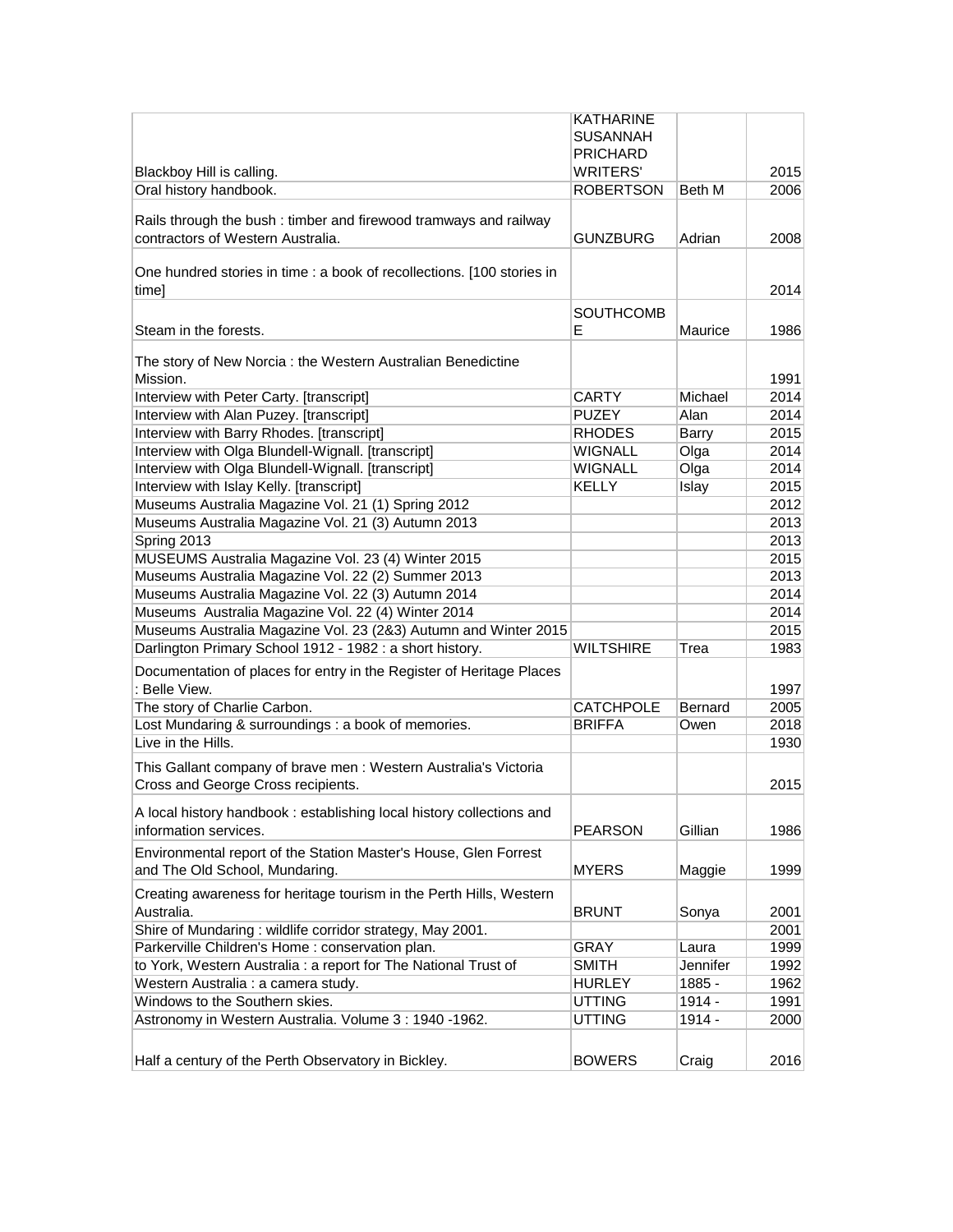| Mundaring Weir Forestry Settlement 1923 - 2011: a history of<br>community life and work.                           | MENCK           | Clare  | 2013 |
|--------------------------------------------------------------------------------------------------------------------|-----------------|--------|------|
|                                                                                                                    |                 |        |      |
| Sunseekers Nudist Club: oral history project 2016. [transcript]                                                    |                 |        | 2016 |
| A trooper's story: the 10th Australian Light Horse Regiment (AIF)<br>1941 - 1944                                   | EDWARDS         | Roger  | 1993 |
|                                                                                                                    |                 |        |      |
| Celebrating people 2015 - 2016 : the stories, hopes and dreams.                                                    |                 |        | 2016 |
| Railway hotels of Australia. Volume 3 - Queensland.                                                                | WHITAKER        | Scott  | 2017 |
| Parkerville : caring for children - caring for their future.                                                       | CASEY           | Kevin  | 2010 |
| Victorian historical journal : volume 88, number 2, November 2017.                                                 |                 |        | 2017 |
| Victorian historical journal : volume 88, number 1, June 2017.                                                     |                 |        | 2017 |
| Victorian historical journal : volume 89, number 1, June 2018.                                                     |                 |        | 2018 |
| Cocoa and lamingtons.                                                                                              | <b>PUDDY</b>    | Arlene | 2004 |
| A brief history of the Western Australian Government Railways.                                                     |                 |        | 1975 |
| Museums Australia Magazine Vol. 24 (2) Summer 2015                                                                 |                 |        | 2015 |
| Museums Galleries Australia Magazine Vol. 25 (2) Autum-Winter<br>2017                                              |                 |        | 2017 |
| Museums Galleries Australia Magazine Vol. 26 (1) Spring-Summer<br>2017                                             |                 |        | 2017 |
| Museums Galleries Australia Magazine Vol. 26 (2) Autumn - Winter<br>2018                                           |                 |        | 2018 |
| Echoes from the forest : stories from the lives of Australian foresters.                                           |                 |        | 1990 |
| Railway hotels of Australia. Volume four: South Australia, Northern<br>Territory, Tasmania, and Western Australia. | WHITAKER        | Scott  | 2019 |
| History news: Royal Historical Society of Victoria Inc. 2017.                                                      |                 |        | 2017 |
| History news: Royal Historical Society of Victoria Inc. 2018.                                                      |                 |        | 2018 |
| Flowers and plants of Western Australia.                                                                           |                 |        | 1973 |
| The value of fringing vegetation.                                                                                  | BELL            | Una    | 2012 |
| Native grasses of Perth Hills : a guide to identification.                                                         | <b>BELL</b>     | Una    | 2018 |
| Midland heritage walking tours guide : the Civic Triangle, Greater                                                 |                 |        | 2019 |
| Midland and Railway Precinct walks.<br>Local climate change adaptation action plan.                                |                 |        | 2012 |
| The Lovegrove doctors in Western Australia 1896 - 2018.                                                            | LOVEGROVE       | Fred   | 2018 |
| Australians : historical statistics.                                                                               |                 |        | 1987 |
| Australians : a guide to sources.                                                                                  |                 |        | 1987 |
| Parkerville Hall: conservation plan: prepared for the Shire of<br>Mundaring.                                       | GRAY            | Laura  | 2001 |
| Local flora and bushlands: Darlington and surrounds: 404 local<br>species photographed.                            | <b>BURNS</b>    | Cliff  | 2011 |
| The Mullumby tapes: Industry, Fire Prevention, Various themes.<br>Timber.                                          | <b>MULLUMBY</b> | Frank  | 2017 |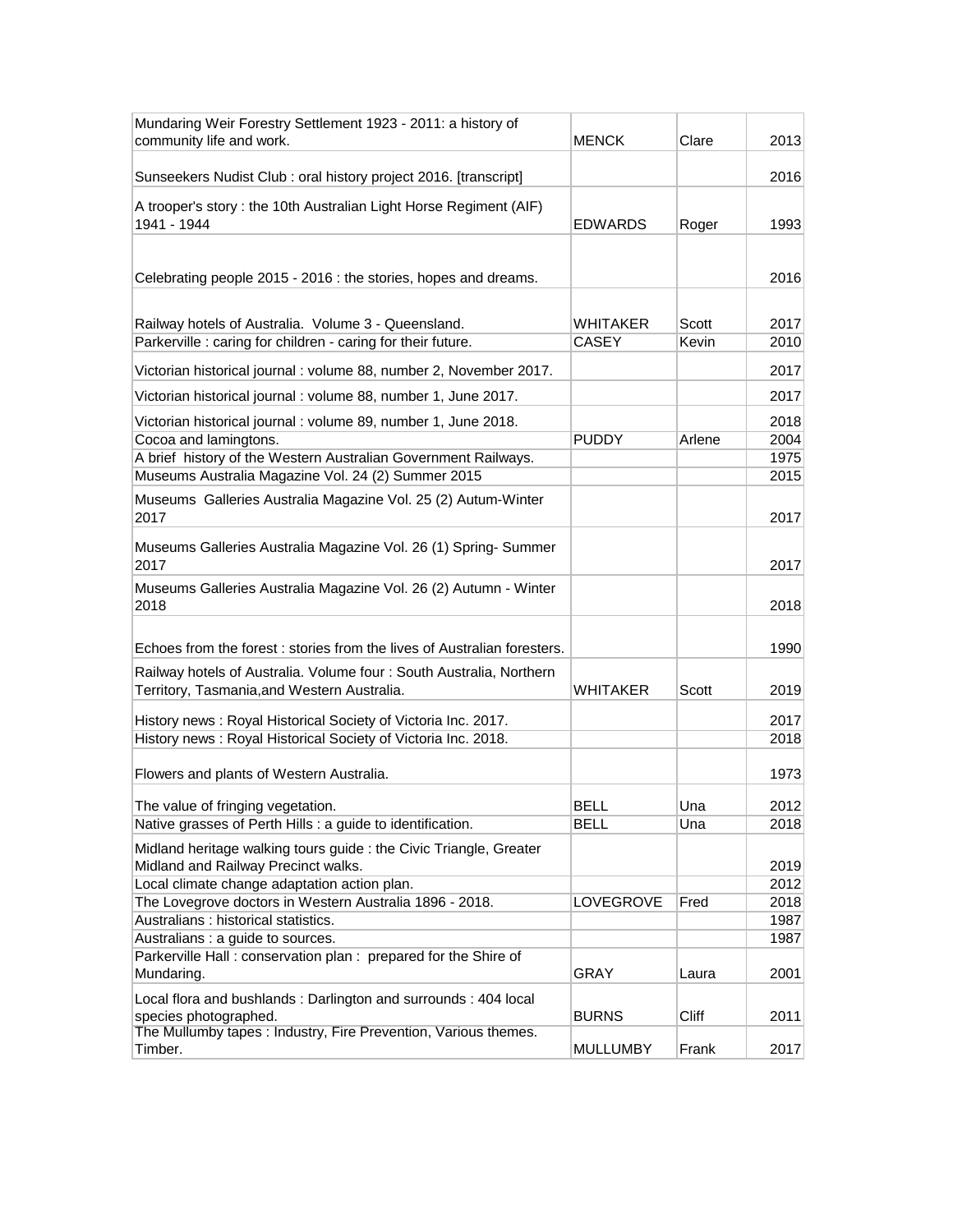| Line, light and shadow: James W.R. Linton: painter, craftsman,          |               |         |      |
|-------------------------------------------------------------------------|---------------|---------|------|
| teacher.                                                                | GRAY          | Anne    | 1986 |
|                                                                         |               |         |      |
| Campus at Crawley: a narrative and critical appreciation of the first   |               |         |      |
| fifty years of the University of Western Australia.                     | ALEXANDER     | Fred    | 1963 |
|                                                                         |               |         |      |
| Four Bishops and their See: Perth, Western Australia, 1857 - 1957.      |               |         | 1957 |
| Colourful tales of the Western Australian goldfields.                   | <b>KING</b>   | Norma   | 1980 |
| Eastern Goldfields of Western Australia : researchers' reading list.    |               |         | 1994 |
| A place of consequence : a pictorial history of Fremantle.              | <b>REECE</b>  | Harold  | 1983 |
| The AUStralian little Oxford dictionary.                                |               |         | 1995 |
| Early days: Journal and Proceedings of the Royal Western                |               |         |      |
| Australian Historical Society (Inc.): Volume 1, 1927 - 1931.            |               |         | 1978 |
| Early days: Journal and Proceedings of the Royal Western                |               |         |      |
| Australian Historical Society (Inc.) : Volume 12.                       |               |         | 2007 |
| Early days: Journal and Proceedings of the Royal Western                |               |         |      |
| Australian Historical Society (Inc.): Volume 13.                        |               |         | 2011 |
| Early days: Journal and Proceedings of the Royal Western                |               |         |      |
| Australian Historical Society (Inc.): Number 100, 2016.                 |               |         | 2017 |
| Early days: a short index of subjects and illustrations, 1927 - 1985    |               |         |      |
| and supplement 1986 - 1988.                                             |               |         | 2013 |
| Early days: Journal and Proceedings of the Royal Western                |               |         |      |
| Australian Historical Society (Inc.): Volume 11.                        |               |         | 2000 |
| UBD Perth street directory 17 edition [1974?].                          |               |         | 1974 |
| [Perth] Metropolitan street directory 24th edition, 1983.               |               |         | 1983 |
| Early days: Journal and Proceedings of the Royal Western                |               |         |      |
| Australian Historical Society (Inc.): Volume 14.                        |               |         | 2015 |
| Early days: Journal and Proceedings of the Royal Western                |               |         |      |
| Australian Historical Society (Inc.): Number 101, 2017.                 |               |         | 2018 |
| Early days: Journal and Proceedings of the Royal Western                |               |         |      |
| Australian Historical Society (Inc.): Number 102, 2018.                 |               |         | 2019 |
| Streetsmart Perth street directory 33rd edition, 1992.                  |               |         | 1992 |
| Streetsmart Perth street directory 43rd edition, 2002.                  |               |         | 2002 |
| Streetsmart Perth street directory 46th edition, 2005. [2004]           |               |         | 2004 |
| Streetsmart Perth street directory 50th edition, 2009.                  |               |         |      |
| Gregory's Perth street directory 3rd edition 1997.                      |               |         | 1997 |
| Gregory's Perth street directory 6th edition, 2000.                     |               |         | 2000 |
| Shire of Mundaring boundaries [2018]                                    |               |         | 2018 |
| Telephone directory Western Australia1962.                              |               |         | 1962 |
| Telephone directory Western Australia1969.                              |               |         | 1969 |
| Telephone directory: Yellow pages: Perth Eastern Region A - Z,          |               |         |      |
| 2013.                                                                   |               |         | 2013 |
| Would I do it all again? Absolutely : my life story.                    | <b>POLAND</b> | Gwen    | 2016 |
| Old Mundaring Uniting Church Mundaring: conservation plan               | <b>BUSH</b>   | Fiona   | 2004 |
| Development concept plan and management plan for lot 84 Strettle        |               |         |      |
| Road, Glen Forrest, Western Australia : final report : for the Shire of |               |         |      |
| Mundaring.                                                              | <b>MUIR</b>   | Barry G | 2000 |
| Early days: Journal and Proceedings of the Royal Western                |               |         |      |
| Australian Historical Society (Inc.): Volume V (5).                     |               |         | 1961 |
| Early days: Journal and Proceedings of the Royal Western                |               |         |      |
| Australian Historical Society (Inc.) : Vol. VI (7), 1968.               |               |         | 1968 |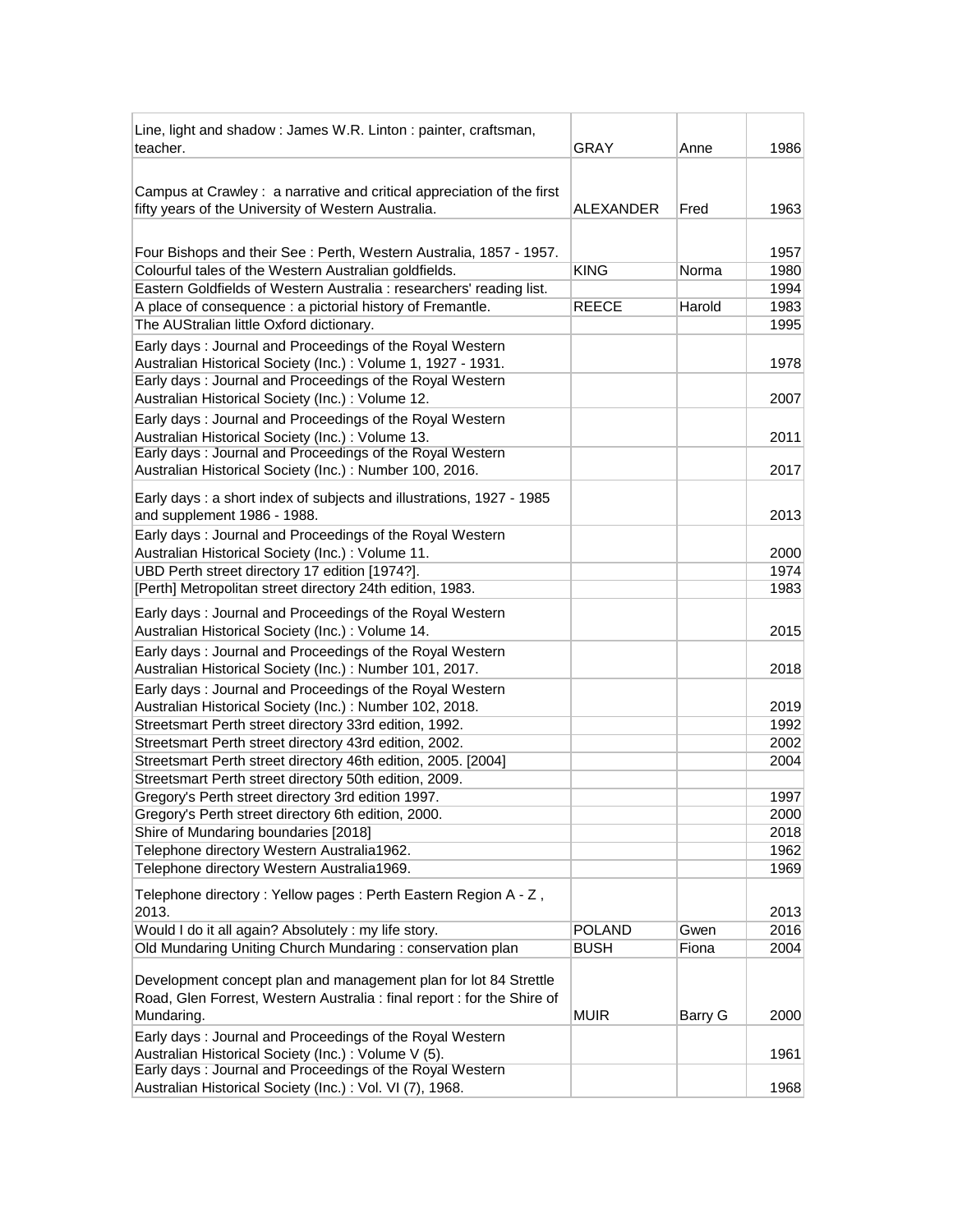| Early days: Journal and Proceedings of the Royal Western<br>Australian Historical Society (Inc.) : Volume VII (7).                           |          |                       | 1976 |
|----------------------------------------------------------------------------------------------------------------------------------------------|----------|-----------------------|------|
| Early days: Journal and Proceedings of the Royal Western<br>Australian Historical Society (Inc.) : Volume 8.                                 |          |                       | 1982 |
| Early days: Journal and Proceedings of the Royal Western<br>Australian Historical Society (Inc.) : Volume 9.                                 |          |                       | 1988 |
| Early days: Journal and Proceedings of the Royal Western<br>Australian Historical Society (Inc.): Volume 10.                                 |          |                       | 1994 |
| Museums Galleries Australia Magazine Vol. 28 (1) Summer 2019                                                                                 |          |                       | 2019 |
| History news: Royal Historical Society of Victoria Inc. 2019.                                                                                |          |                       | 2019 |
| Victorian historical journal : volume 90, number 2, December 2019.                                                                           |          |                       | 2019 |
| Victorian historical journal : volume 90, number 1, June 2019.                                                                               |          |                       | 2019 |
| Victorian historical journal : volume 90, number 2, December 2019.                                                                           |          |                       | 2019 |
| Beating about the bush: discover the national parks and forests near<br>Perth.                                                               |          |                       | 1986 |
| Our Shire: a Midland PEAC Programme for the Eastern Hills Group<br>of Schools.                                                               |          |                       | 1985 |
| On the homefront: Western Australia and World War II.                                                                                        |          |                       | 1996 |
| Local history in Western Australia: (a guide to research): papers<br>read at the Local History Seminar held at Subiaco on 29 August<br>1974. |          |                       | 1974 |
| Clubs and organisations in Western Australia                                                                                                 |          |                       | 1975 |
| Welcome to local history.                                                                                                                    | JAGGARD  | Edwin                 | 1978 |
| Golden miles.                                                                                                                                | PRICHARD | Katharine<br>Susannah | 1984 |
| Flight.                                                                                                                                      | PRICHARD | Katharine<br>Susannah |      |
| The black opal. (Collection)                                                                                                                 | PRICHARD | Katharine<br>Susannah | 1973 |
| Working bullocks. (Collection)                                                                                                               | PRICHARD | Katharine<br>Susannah | 1980 |
|                                                                                                                                              |          | Katharine             |      |
| Child of the hurricane: an autobiography. (Collection)                                                                                       | PRICHARD | Susannah              | 1974 |
| The roaring nineties : the story of the goldfields of Western Australia.<br>(Collection)                                                     | PRICHARD | Katharine<br>Susannah | 1983 |
| Winged seeds. (Collection)                                                                                                                   | PRICHARD | Katharine<br>Susannah | 1984 |